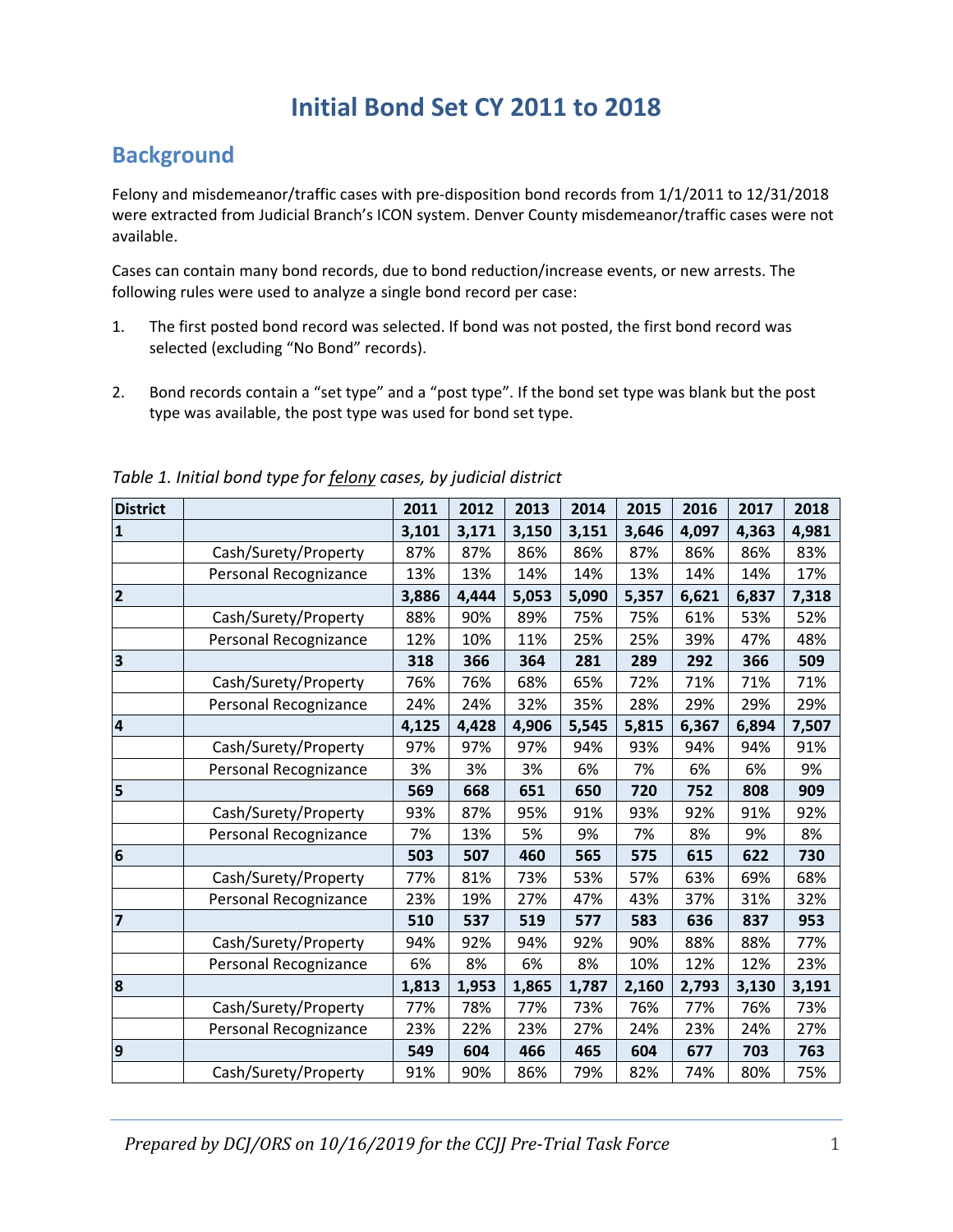| <b>District</b> |                       | 2011  | 2012  | 2013  | 2014  | 2015  | 2016  | 2017  | 2018  |
|-----------------|-----------------------|-------|-------|-------|-------|-------|-------|-------|-------|
|                 | Personal Recognizance | 9%    | 10%   | 14%   | 21%   | 18%   | 26%   | 20%   | 25%   |
| 10              |                       | 1,562 | 1,508 | 1,788 | 1,846 | 2,182 | 2,291 | 2,364 | 2,343 |
|                 | Cash/Surety/Property  | 88%   | 86%   | 81%   | 74%   | 64%   | 71%   | 66%   | 70%   |
|                 | Personal Recognizance | 12%   | 14%   | 19%   | 26%   | 36%   | 29%   | 34%   | 30%   |
| 11              |                       | 512   | 598   | 553   | 536   | 636   | 918   | 923   | 913   |
|                 | Cash/Surety/Property  | 93%   | 92%   | 88%   | 81%   | 76%   | 66%   | 59%   | 60%   |
|                 | Personal Recognizance | 7%    | 8%    | 12%   | 19%   | 24%   | 34%   | 41%   | 40%   |
| 12              |                       | 525   | 654   | 558   | 594   | 637   | 942   | 947   | 776   |
|                 | Cash/Surety/Property  | 95%   | 87%   | 80%   | 68%   | 70%   | 65%   | 65%   | 68%   |
|                 | Personal Recognizance | 5%    | 13%   | 20%   | 32%   | 30%   | 35%   | 35%   | 32%   |
| 13              |                       | 564   | 655   | 690   | 588   | 661   | 815   | 958   | 1,008 |
|                 | Cash/Surety/Property  | 88%   | 88%   | 90%   | 76%   | 72%   | 70%   | 68%   | 61%   |
|                 | Personal Recognizance | 12%   | 12%   | 10%   | 24%   | 28%   | 30%   | 32%   | 39%   |
| 14              |                       | 422   | 372   | 353   | 333   | 440   | 415   | 551   | 537   |
|                 | Cash/Surety/Property  | 84%   | 83%   | 84%   | 81%   | 68%   | 64%   | 67%   | 65%   |
|                 | Personal Recognizance | 16%   | 17%   | 16%   | 19%   | 32%   | 36%   | 33%   | 35%   |
| 15              |                       | 180   | 186   | 220   | 208   | 252   | 281   | 245   | 356   |
|                 | Cash/Surety/Property  | 87%   | 89%   | 76%   | 74%   | 76%   | 79%   | 81%   | 82%   |
|                 | Personal Recognizance | 13%   | 11%   | 24%   | 26%   | 24%   | 21%   | 19%   | 18%   |
| 16              |                       | 246   | 259   | 237   | 281   | 318   | 351   | 441   | 459   |
|                 | Cash/Surety/Property  | 80%   | 71%   | 79%   | 71%   | 71%   | 75%   | 66%   | 71%   |
|                 | Personal Recognizance | 20%   | 29%   | 21%   | 29%   | 29%   | 25%   | 34%   | 29%   |
| 17              |                       | 3,401 | 3,687 | 3,586 | 3,677 | 3,953 | 4,368 | 5,093 | 5,163 |
|                 | Cash/Surety/Property  | 94%   | 95%   | 93%   | 94%   | 90%   | 81%   | 74%   | 76%   |
|                 | Personal Recognizance | 6%    | 5%    | 7%    | 6%    | 10%   | 19%   | 26%   | 24%   |
| 18              |                       | 3,096 | 3,358 | 3,372 | 3,818 | 4,087 | 4,481 | 4,689 | 4,733 |
|                 | Cash/Surety/Property  | 91%   | 90%   | 88%   | 87%   | 78%   | 81%   | 80%   | 74%   |
|                 | Personal Recognizance | 9%    | 10%   | 12%   | 13%   | 22%   | 19%   | 20%   | 26%   |
| 19              |                       | 1,794 | 1,871 | 1,989 | 2,116 | 2,187 | 2,542 | 2,817 | 2,920 |
|                 | Cash/Surety/Property  | 85%   | 87%   | 86%   | 78%   | 73%   | 74%   | 75%   | 75%   |
|                 | Personal Recognizance | 15%   | 13%   | 14%   | 22%   | 27%   | 26%   | 25%   | 25%   |
| 20              |                       | 1,823 | 1,826 | 1,795 | 1,765 | 1,928 | 2,225 | 2,293 | 2,468 |
|                 | Cash/Surety/Property  | 90%   | 92%   | 91%   | 88%   | 85%   | 76%   | 68%   | 64%   |
|                 | Personal Recognizance | 10%   | 8%    | 9%    | 12%   | 15%   | 24%   | 32%   | 36%   |
| 21              |                       | 1,363 | 1,388 | 1,458 | 1,509 | 1,577 | 2,006 | 2,288 | 2,383 |
|                 | Cash/Surety/Property  | 79%   | 74%   | 65%   | 52%   | 48%   | 48%   | 50%   | 52%   |
|                 | Personal Recognizance | 21%   | 26%   | 35%   | 48%   | 52%   | 52%   | 50%   | 48%   |
| 22              |                       | 216   | 222   | 191   | 211   | 257   | 302   | 321   | 381   |
|                 | Cash/Surety/Property  | 91%   | 83%   | 82%   | 66%   | 76%   | 79%   | 74%   | 64%   |
|                 | Personal Recognizance | 9%    | 17%   | 18%   | 34%   | 24%   | 21%   | 26%   | 36%   |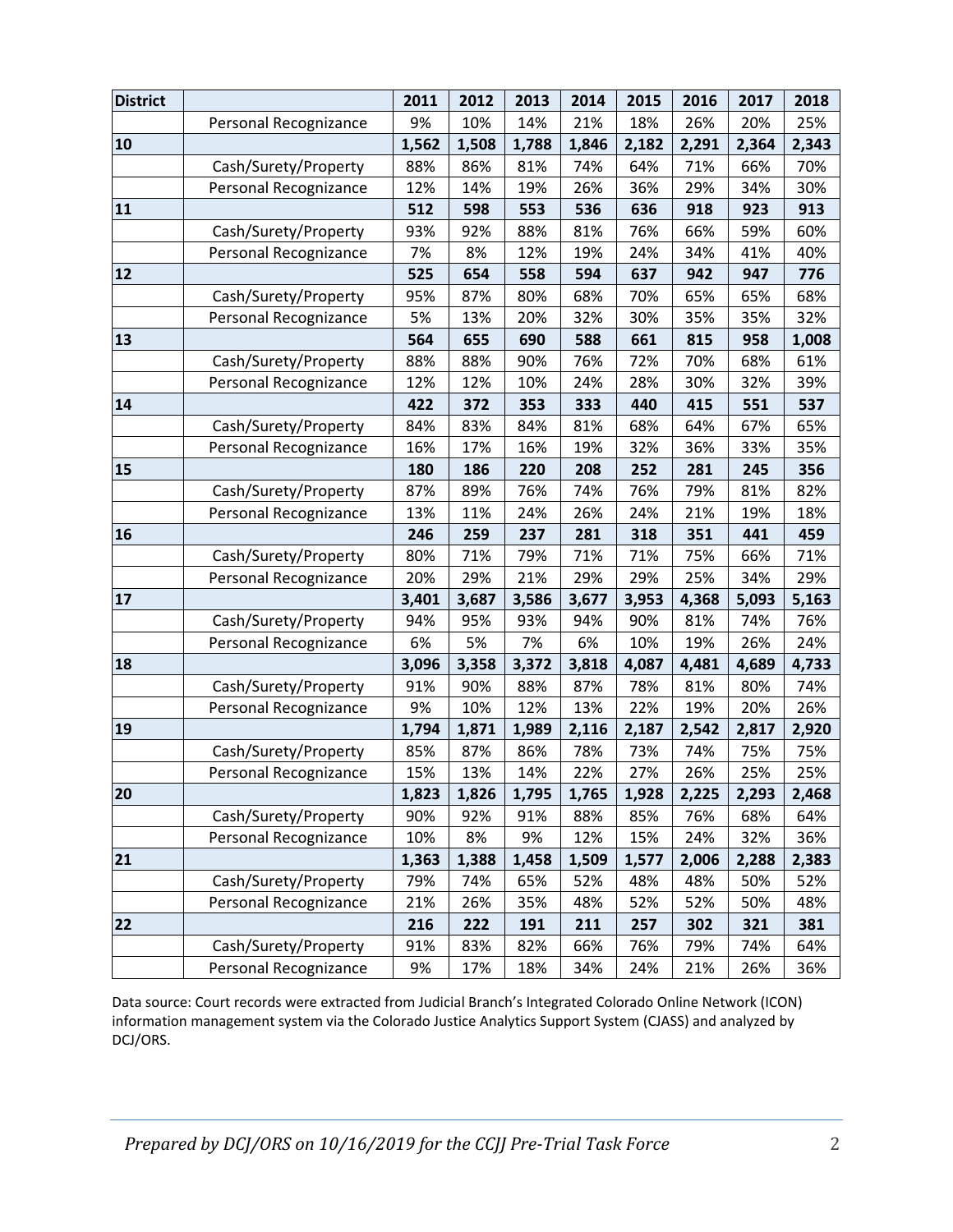| <b>County</b>      |                       | 2011  | 2012  | 2013           | 2014  | 2015  | 2016  | 2017  | 2018  |
|--------------------|-----------------------|-------|-------|----------------|-------|-------|-------|-------|-------|
| <b>Adams</b>       |                       | 3,138 | 3,421 | 3,317          | 3,381 | 3,661 | 4,033 | 4,714 | 4,734 |
|                    | Cash/Surety/Property  | 94%   | 95%   | 93%            | 94%   | 90%   | 82%   | 75%   | 77%   |
|                    | Personal Recognizance | 6%    | 5%    | 7%             | 6%    | 10%   | 18%   | 25%   | 23%   |
| <b>Alamosa</b>     |                       | 296   | 389   | 309            | 296   | 345   | 558   | 534   | 367   |
|                    | Cash/Surety/Property  | 97%   | 85%   | 77%            | 71%   | 75%   | 60%   | 62%   | 61%   |
|                    | Personal Recognizance | 3%    | 15%   | 23%            | 29%   | 25%   | 40%   | 38%   | 39%   |
| <b>Arapahoe</b>    |                       | 2,303 | 2,524 | 2,563          | 2,995 | 3,154 | 3,241 | 3,307 | 3,544 |
|                    | Cash/Surety/Property  | 91%   | 91%   | 89%            | 88%   | 79%   | 84%   | 81%   | 72%   |
|                    | Personal Recognizance | 9%    | 9%    | 11%            | 12%   | 21%   | 16%   | 19%   | 28%   |
| <b>Archuleta</b>   |                       | 54    | 55    | 51             | 87    | 83    | 96    | 115   | 138   |
|                    | Cash/Surety/Property  | 87%   | 76%   | 75%            | 53%   | 57%   | 52%   | 65%   | 70%   |
|                    | Personal Recognizance | 13%   | 24%   | 25%            | 47%   | 43%   | 48%   | 35%   | 30%   |
| <b>Baca</b>        |                       | 15    | 25    | 28             | 30    | 29    | 32    | 13    | 24    |
|                    | Cash/Surety/Property  | 87%   | 84%   | 86%            | 90%   | 62%   | 81%   | 100%  | 92%   |
|                    | Personal Recognizance | 13%   | 16%   | 14%            | 10%   | 38%   | 19%   | 0%    | 8%    |
| <b>Bent</b>        |                       | 38    | 38    | 41             | 49    | 48    | 66    | 84    | 121   |
|                    | Cash/Surety/Property  | 76%   | 68%   | 78%            | 71%   | 63%   | 80%   | 67%   | 71%   |
|                    | Personal Recognizance | 24%   | 32%   | 22%            | 29%   | 38%   | 20%   | 33%   | 29%   |
| <b>Boulder</b>     |                       | 1,823 | 1,826 | 1,795          | 1,765 | 1,928 | 2,225 | 2,293 | 2,468 |
|                    | Cash/Surety/Property  | 90%   | 92%   | 91%            | 88%   | 85%   | 76%   | 68%   | 64%   |
|                    | Personal Recognizance | 10%   | 8%    | 9%             | 12%   | 15%   | 24%   | 32%   | 36%   |
| <b>Broomfield</b>  |                       | 263   | 266   | 269            | 296   | 292   | 335   | 379   | 429   |
|                    | Cash/Surety/Property  | 96%   | 96%   | 92%            | 96%   | 93%   | 79%   | 70%   | 75%   |
|                    | Personal Recognizance | 4%    | 4%    | 8%             | 4%    | 7%    | 21%   | 30%   | 25%   |
| <b>Chaffee</b>     |                       | 110   | 137   | 135            | 126   | 158   | 185   | 233   | 236   |
|                    | Cash/Surety/Property  | 85%   | 85%   | 89%            | 82%   | 77%   | 71%   | 61%   | 63%   |
|                    | Personal Recognizance | 15%   | 15%   | 11%            | 18%   | 23%   | 29%   | 39%   | 37%   |
| Cheyenne           |                       | 11    | 6     | $\overline{7}$ | 13    | 8     | 14    | 19    | 19    |
|                    | Cash/Surety/Property  | 91%   | 83%   | 71%            | 77%   | 88%   | 86%   | 68%   | 95%   |
|                    | Personal Recognizance | 9%    | 17%   | 29%            | 23%   | 13%   | 14%   | 32%   | 5%    |
| <b>Clear Creek</b> |                       | 70    | 93    | 64             | 83    | 67    | 86    | 102   | 131   |
|                    | Cash/Surety/Property  | 93%   | 89%   | 97%            | 95%   | 94%   | 93%   | 93%   | 91%   |
|                    | Personal Recognizance | 7%    | 11%   | 3%             | 5%    | 6%    | 7%    | 7%    | 9%    |
| Conejos            |                       | 38    | 53    | 38             | 50    | 68    | 104   | 151   | 136   |
|                    | Cash/Surety/Property  | 100%  | 94%   | 71%            | 72%   | 75%   | 74%   | 72%   | 80%   |
|                    | Personal Recognizance | 0%    | 6%    | 29%            | 28%   | 25%   | 26%   | 28%   | 20%   |
| <b>Costilla</b>    |                       | 29    | 32    | 35             | 44    | 46    | 50    | 49    | 69    |
|                    | Cash/Surety/Property  | 100%  | 94%   | 86%            | 77%   | 89%   | 66%   | 71%   | 78%   |
|                    | Personal Recognizance | 0%    | 6%    | 14%            | 23%   | 11%   | 34%   | 29%   | 22%   |
| <b>Crowley</b>     |                       | 24    | 30    | 17             | 28    | 46    | 65    | 75    | 49    |
|                    | Cash/Surety/Property  | 54%   | 70%   | 88%            | 93%   | 54%   | 85%   | 53%   | 65%   |
|                    | Personal Recognizance | 46%   | 30%   | 12%            | 7%    | 46%   | 15%   | 47%   | 35%   |
| <b>Custer</b>      |                       | 22    | 11    | 19             | 21    | 24    | 51    | 59    | 41    |

| Table 2. Initial bond type for felony cases, by county |  |  |  |
|--------------------------------------------------------|--|--|--|
|--------------------------------------------------------|--|--|--|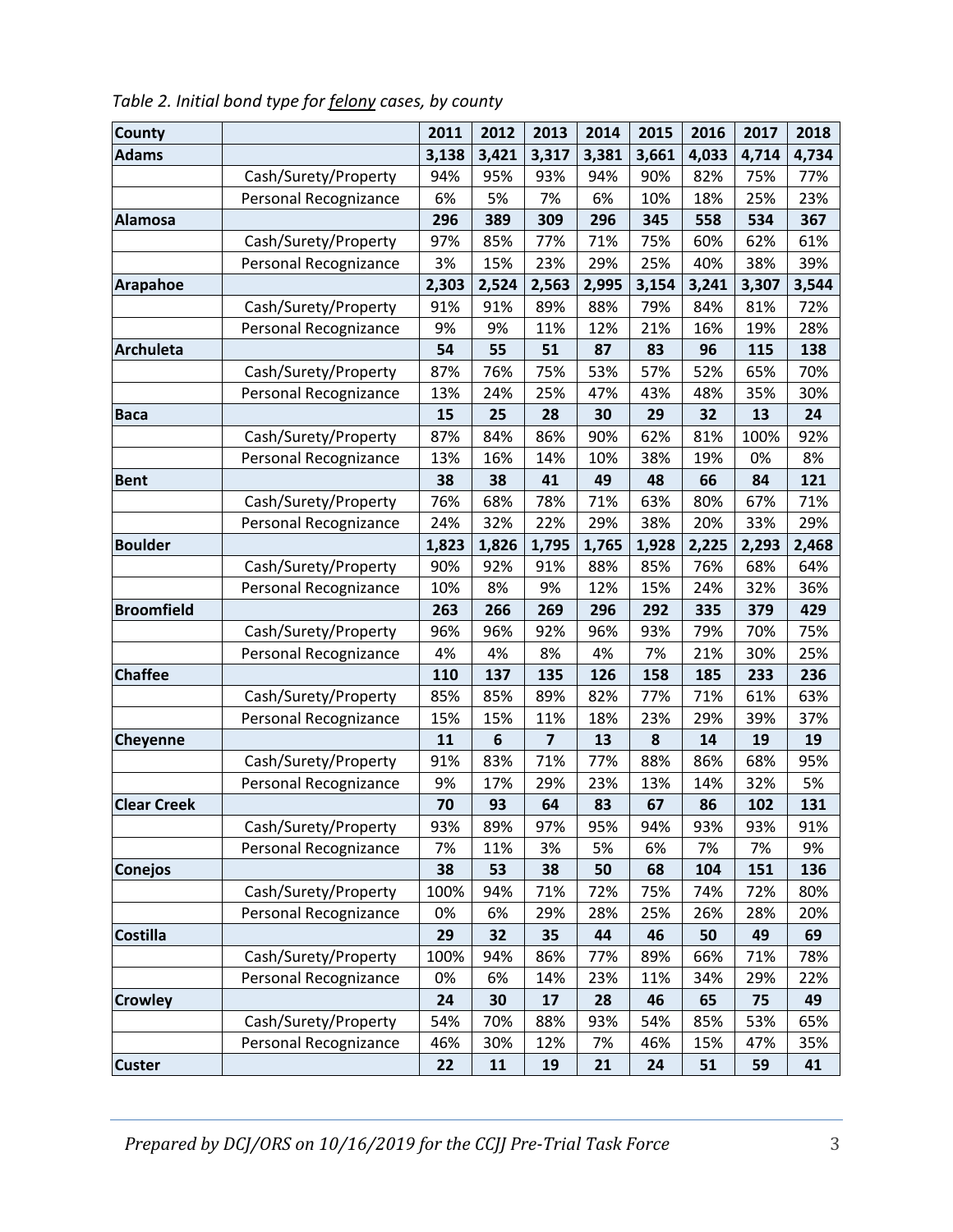| <b>County</b>   |                       | 2011         | 2012  | 2013  | 2014  | 2015  | 2016  | 2017                    | 2018                    |
|-----------------|-----------------------|--------------|-------|-------|-------|-------|-------|-------------------------|-------------------------|
|                 | Cash/Surety/Property  | 100%         | 91%   | 74%   | 81%   | 79%   | 78%   | 49%                     | 44%                     |
|                 | Personal Recognizance | 0%           | 9%    | 26%   | 19%   | 21%   | 22%   | 51%                     | 56%                     |
| <b>Delta</b>    |                       | 140          | 126   | 157   | 128   | 125   | 130   | 251                     | 322                     |
|                 | Cash/Surety/Property  | 89%          | 87%   | 96%   | 91%   | 90%   | 88%   | 78%                     | 68%                     |
|                 | Personal Recognizance | 11%          | 13%   | 4%    | 9%    | 10%   | 12%   | 22%                     | 32%                     |
| <b>Denver</b>   |                       | 3,886        | 4,444 | 5,053 | 5,090 | 5,357 | 6,621 | 6,837                   | 7,318                   |
|                 | Cash/Surety/Property  | 88%          | 90%   | 89%   | 75%   | 75%   | 61%   | 53%                     | 52%                     |
|                 | Personal Recognizance | 12%          | 10%   | 11%   | 25%   | 25%   | 39%   | 47%                     | 48%                     |
| <b>Dolores</b>  |                       | $\mathbf{1}$ | 8     | 5     | 8     | 11    | 17    | 18                      | $\overline{\mathbf{z}}$ |
|                 | Cash/Surety/Property  | 100%         | 50%   | 100%  | 38%   | 82%   | 94%   | 72%                     | 71%                     |
|                 | Personal Recognizance | 0%           | 50%   | 0%    | 63%   | 18%   | 6%    | 28%                     | 29%                     |
| <b>Douglas</b>  |                       | 654          | 729   | 674   | 693   | 771   | 1,031 | 1,149                   | 998                     |
|                 | Cash/Surety/Property  | 91%          | 87%   | 85%   | 84%   | 74%   | 73%   | 76%                     | 75%                     |
|                 | Personal Recognizance | 9%           | 13%   | 15%   | 16%   | 26%   | 27%   | 24%                     | 25%                     |
| <b>Eagle</b>    |                       | 274          | 340   | 292   | 259   | 358   | 301   | 286                     | 342                     |
|                 | Cash/Surety/Property  | 93%          | 81%   | 95%   | 87%   | 93%   | 94%   | 94%                     | 93%                     |
|                 | Personal Recognizance | 7%           | 19%   | 5%    | 13%   | 7%    | 6%    | 6%                      | 7%                      |
| <b>El Paso</b>  |                       | 3,992        | 4,268 | 4,712 | 5,362 | 5,626 | 6,134 | 6,637                   | 7,203                   |
|                 | Cash/Surety/Property  | 98%          | 97%   | 98%   | 94%   | 94%   | 95%   | 95%                     | 91%                     |
|                 | Personal Recognizance | 2%           | 3%    | 2%    | 6%    | 6%    | 5%    | 5%                      | 9%                      |
| <b>Elbert</b>   |                       | 88           | 50    | 63    | 64    | 82    | 121   | 142                     | 100                     |
|                 | Cash/Surety/Property  | 91%          | 82%   | 78%   | 83%   | 77%   | 71%   | 74%                     | 85%                     |
|                 | Personal Recognizance | 9%           | 18%   | 22%   | 17%   | 23%   | 29%   | 26%                     | 15%                     |
| <b>Fremont</b>  |                       | 321          | 393   | 337   | 323   | 376   | 615   | 521                     | 562                     |
|                 | Cash/Surety/Property  | 95%          | 94%   | 90%   | 80%   | 75%   | 62%   | 55%                     | 58%                     |
|                 | Personal Recognizance | 5%           | 6%    | 10%   | 20%   | 25%   | 38%   | 45%                     | 42%                     |
| Garfield        |                       | 394          | 469   | 346   | 371   | 486   | 531   | 553                     | 599                     |
|                 | Cash/Surety/Property  | 94%          | 92%   | 87%   | 76%   | 83%   | 74%   | 79%                     | 75%                     |
|                 | Personal Recognizance | 6%           | 8%    | 13%   | 24%   | 17%   | 26%   | 21%                     | 25%                     |
| <b>Gilpin</b>   |                       | 110          | 127   | 106   | 94    | 174   | 151   | 199                     | 287                     |
|                 | Cash/Surety/Property  | 91%          | 94%   | 90%   | 83%   | 86%   | 82%   | 73%                     | 66%                     |
|                 |                       | 9%           | 6%    | 10%   | 17%   | 14%   | 18%   | 27%                     | 34%                     |
| Grand           | Personal Recognizance | 117          | 81    | 99    | 71    | 49    | 62    | 109                     | 132                     |
|                 |                       |              |       |       |       |       |       |                         |                         |
|                 | Cash/Surety/Property  | 95%          | 95%   | 96%   | 90%   | 82%   | 77%   | 68%                     | 67%                     |
|                 | Personal Recognizance | 5%           | 5%    | 4%    | 10%   | 18%   | 23%   | 32%                     | 33%                     |
| <b>Gunnison</b> |                       | 69           | 70    | 49    | 92    | 87    | 115   | 121                     | 96                      |
|                 | Cash/Surety/Property  | 94%          | 84%   | 88%   | 92%   | 83%   | 89%   | 95%                     | 85%                     |
|                 | Personal Recognizance | 6%           | 16%   | 12%   | 8%    | 17%   | 11%   | 5%                      | 15%                     |
| <b>Hinsdale</b> |                       | 5            | 3     | 3     | 3     | 3     | 4     | 0                       | 1                       |
|                 | Cash/Surety/Property  | 100%         | 67%   | 100%  | 67%   | 100%  | 50%   | 0%                      | 100%                    |
|                 | Personal Recognizance | 0%           | 33%   | 0%    | 33%   | 0%    | 50%   | 0%                      | 0%                      |
| <b>Huerfano</b> |                       | 147          | 120   | 94    | 114   | 90    | 136   | 148                     | 253                     |
|                 | Cash/Surety/Property  | 76%          | 92%   | 72%   | 68%   | 78%   | 70%   | 77%                     | 73%                     |
|                 | Personal Recognizance | 24%          | 8%    | 28%   | 32%   | 22%   | 30%   | 23%                     | 27%                     |
| Jackson         |                       | 4            | 5     | 11    | 6     | 5     | 10    | $\overline{\mathbf{z}}$ | 21                      |

*Prepared by DCJ/ORS on 10/16/2019 for the CCJJ Pre‐Trial Task Force* 4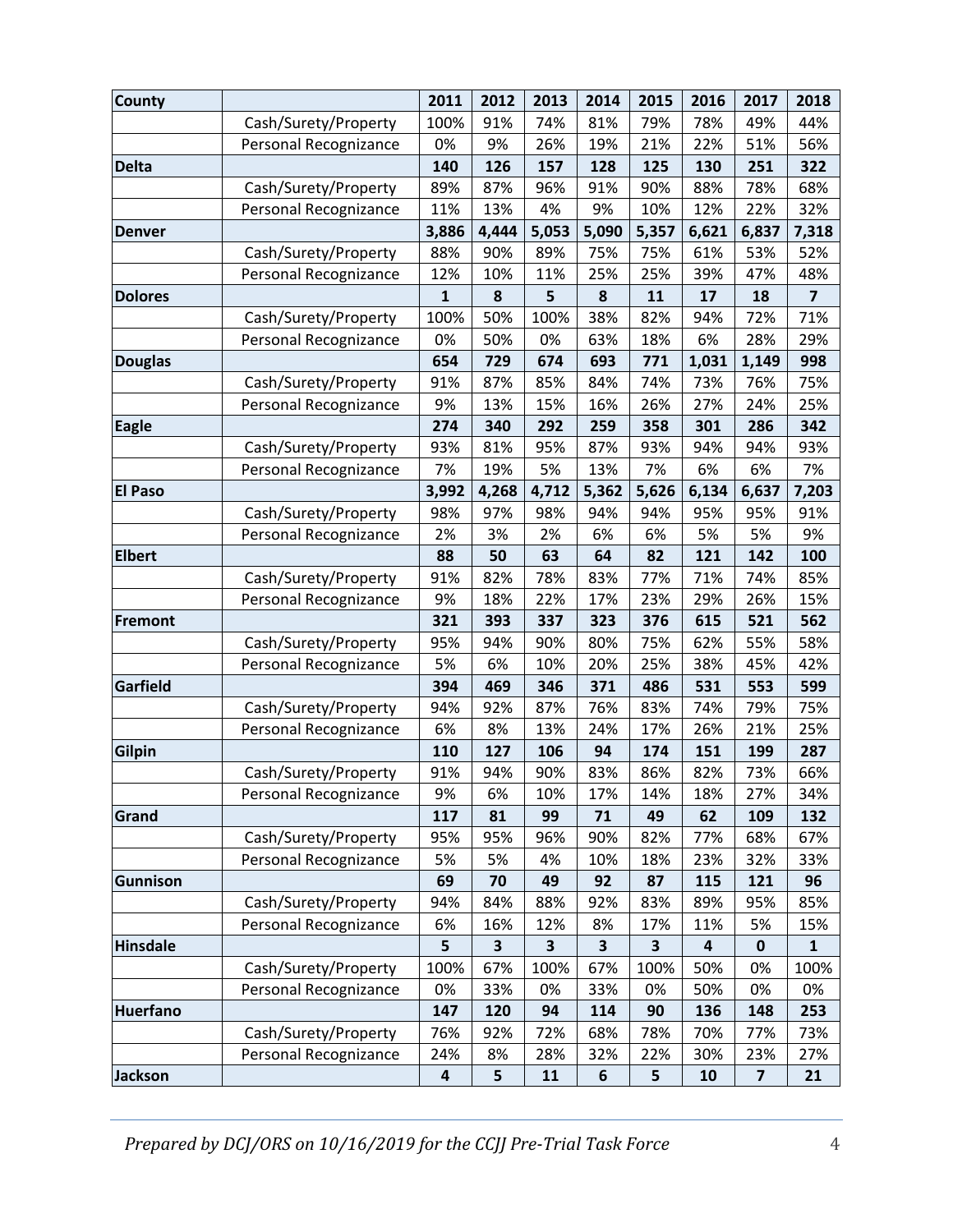| <b>County</b>     |                       | 2011  | 2012  | 2013         | 2014           | 2015  | 2016         | 2017  | 2018  |
|-------------------|-----------------------|-------|-------|--------------|----------------|-------|--------------|-------|-------|
|                   | Cash/Surety/Property  | 75%   | 80%   | 100%         | 67%            | 20%   | 80%          | 71%   | 62%   |
|                   | Personal Recognizance | 25%   | 20%   | 0%           | 33%            | 80%   | 20%          | 29%   | 38%   |
| <b>Jefferson</b>  |                       | 2,991 | 3,044 | 3,044        | 3,057          | 3,472 | 3,946        | 4,164 | 4,694 |
|                   | Cash/Surety/Property  | 87%   | 87%   | 86%          | 86%            | 87%   | 86%          | 87%   | 84%   |
|                   | Personal Recognizance | 13%   | 13%   | 14%          | 14%            | 13%   | 14%          | 13%   | 16%   |
| Kiowa             |                       | 9     | 8     | 6            | 10             | 10    | 4            | 11    | 9     |
|                   | Cash/Surety/Property  | 78%   | 88%   | 83%          | 80%            | 90%   | 100%         | 55%   | 100%  |
|                   | Personal Recognizance | 22%   | 13%   | 17%          | 20%            | 10%   | 0%           | 45%   | 0%    |
| <b>Kit Carson</b> |                       | 32    | 39    | 92           | 55             | 68    | 88           | 108   | 75    |
|                   | Cash/Surety/Property  | 97%   | 92%   | 89%          | 89%            | 79%   | 69%          | 73%   | 64%   |
|                   | Personal Recognizance | 3%    | 8%    | 11%          | 11%            | 21%   | 31%          | 27%   | 36%   |
| La Plata          |                       | 439   | 448   | 404          | 474            | 492   | 506          | 502   | 586   |
|                   | Cash/Surety/Property  | 76%   | 82%   | 73%          | 53%            | 57%   | 65%          | 70%   | 67%   |
|                   | Personal Recognizance | 24%   | 18%   | 27%          | 47%            | 43%   | 35%          | 30%   | 33%   |
| Lake              |                       | 54    | 71    | 67           | 85             | 46    | 82           | 96    | 97    |
|                   | Cash/Surety/Property  | 81%   | 90%   | 93%          | 91%            | 87%   | 83%          | 80%   | 87%   |
|                   | Personal Recognizance | 19%   | 10%   | 7%           | 9%             | 13%   | 17%          | 20%   | 13%   |
| Larimer           |                       | 1,809 | 1,948 | 1,854        | 1,781          | 2,155 | 2,783        | 3,123 | 3,170 |
|                   | Cash/Surety/Property  | 77%   | 78%   | 77%          | 73%            | 76%   | 77%          | 76%   | 73%   |
|                   | Personal Recognizance | 23%   | 22%   | 23%          | 27%            | 24%   | 23%          | 24%   | 27%   |
| <b>Las Animas</b> |                       | 171   | 246   | 270          | 167            | 199   | 156          | 218   | 256   |
|                   | Cash/Surety/Property  | 76%   | 68%   | 66%          | 63%            | 69%   | 72%          | 67%   | 69%   |
|                   | Personal Recognizance | 24%   | 32%   | 34%          | 37%            | 31%   | 28%          | 33%   | 31%   |
| Lincoln           |                       | 51    | 55    | 72           | 66             | 80    | 88           | 91    | 91    |
|                   | Cash/Surety/Property  | 100%  | 100%  | 96%          | 95%            | 100%  | 97%          | 97%   | 91%   |
|                   | Personal Recognizance | 0%    | 0%    | 4%           | 5%             | 0%    | 3%           | 3%    | 9%    |
| Logan             |                       | 191   | 261   | 244          | 226            | 235   | 278          | 311   | 437   |
|                   | Cash/Surety/Property  | 86%   | 89%   | 89%          | 67%            | 72%   | 71%          | 72%   | 59%   |
|                   | Personal Recognizance | 14%   | 11%   | 11%          | 33%            | 28%   | 29%          | 28%   | 41%   |
| <b>Mesa</b>       |                       | 1,363 | 1,388 | 1,458        | 1,509          | 1,577 | 2,006        | 2,288 | 2,383 |
|                   | Cash/Surety/Property  | 79%   | 74%   | 65%          | 52%            | 48%   | 48%          | 50%   | 52%   |
|                   | Personal Recognizance | 21%   | 26%   | 35%          | 48%            | 52%   | 52%          | 50%   | 48%   |
| <b>Mineral</b>    |                       | 9     | 3     | $\mathbf{2}$ | $\overline{2}$ | 4     | $\mathbf{1}$ | 3     | 6     |
|                   | Cash/Surety/Property  | 89%   | 100%  | 50%          | 100%           | 25%   | 100%         | 100%  | 67%   |
|                   | Personal Recognizance | 11%   | 0%    | 50%          | 0%             | 75%   | 0%           | 0%    | 33%   |
| <b>Moffat</b>     |                       | 160   | 156   | 145          | 161            | 231   | 253          | 282   | 252   |
|                   | Cash/Surety/Property  | 84%   | 78%   | 81%          | 83%            | 71%   | 63%          | 70%   | 71%   |
|                   |                       |       | 22%   |              |                |       |              |       |       |
|                   | Personal Recognizance | 16%   |       | 19%          | 17%            | 29%   | 37%          | 30%   | 29%   |
| Montezuma         |                       | 215   | 214   | 186          | 203            | 246   | 285          | 303   | 374   |
|                   | Cash/Surety/Property  | 91%   | 84%   | 82%          | 67%            | 76%   | 78%          | 74%   | 64%   |
|                   | Personal Recognizance | 9%    | 16%   | 18%          | 33%            | 24%   | 22%          | 26%   | 36%   |
| <b>Montrose</b>   |                       | 246   | 301   | 253          | 303            | 297   | 305          | 399   | 457   |
|                   | Cash/Surety/Property  | 96%   | 97%   | 97%          | 93%            | 93%   | 89%          | 91%   | 82%   |
|                   | Personal Recognizance | 4%    | 3%    | 3%           | 7%             | 7%    | 11%          | 9%    | 18%   |
| Morgan            |                       | 246   | 260   | 228          | 235            | 250   | 298          | 414   | 378   |

*Prepared by DCJ/ORS on 10/16/2019 for the CCJJ Pre‐Trial Task Force* 5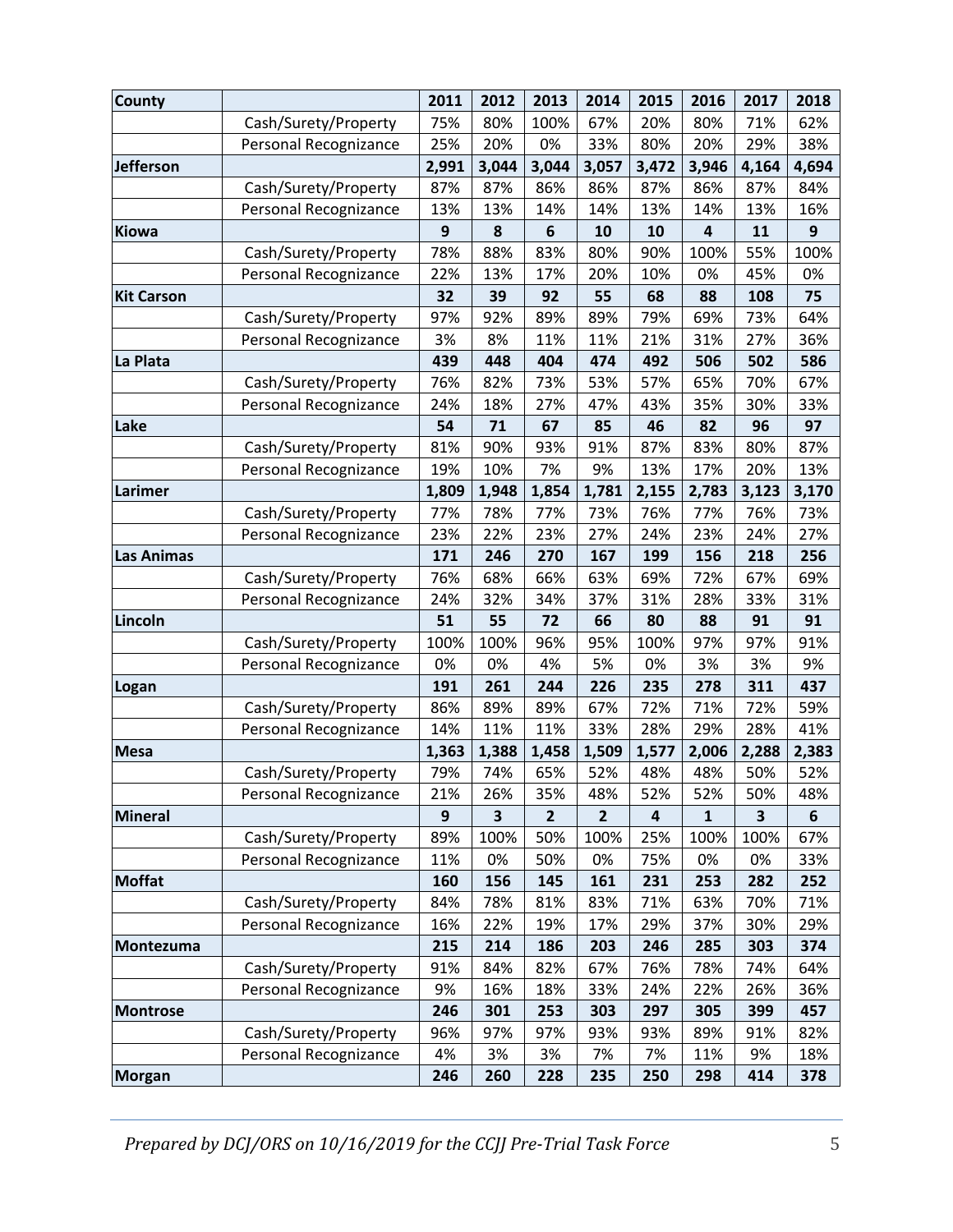| <b>County</b>     |                                               | 2011       | 2012       | 2013       | 2014       | 2015             | 2016       | 2017       | 2018       |
|-------------------|-----------------------------------------------|------------|------------|------------|------------|------------------|------------|------------|------------|
|                   | Cash/Surety/Property                          | 87%        | 86%        | 92%        | 77%        | 68%              | 70%        | 63%        | 58%        |
|                   | Personal Recognizance                         | 13%        | 14%        | 8%         | 23%        | 32%              | 30%        | 37%        | 42%        |
| <b>Otero</b>      |                                               | 184        | 191        | 179        | 204        | 224              | 220        | 282        | 289        |
|                   | Cash/Surety/Property                          | 85%        | 72%        | 79%        | 68%        | 76%              | 70%        | 69%        | 71%        |
|                   | Personal Recognizance                         | 15%        | 28%        | 21%        | 32%        | 24%              | 30%        | 31%        | 29%        |
| <b>Ouray</b>      |                                               | 3          | 5          | 12         | 16         | 17               | 24         | 22         | 21         |
|                   | Cash/Surety/Property                          | 100%       | 80%        | 67%        | 88%        | 88%              | 92%        | 77%        | 86%        |
|                   | Personal Recognizance                         | 0%         | 20%        | 33%        | 13%        | 12%              | 8%         | 23%        | 14%        |
| Park              |                                               | 59         | 57         | 62         | 66         | 78               | 67         | 110        | 74         |
|                   | Cash/Surety/Property                          | 93%        | 93%        | 81%        | 80%        | 78%              | 84%        | 83%        | 78%        |
|                   | Personal Recognizance                         | 7%         | 7%         | 19%        | 20%        | 22%              | 16%        | 17%        | 22%        |
| <b>Phillips</b>   |                                               | 13         | 9          | 19         | 12         | 20               | 22         | 20         | 28         |
|                   | Cash/Surety/Property                          | 92%        | 89%        | 95%        | 100%       | 90%              | 68%        | 75%        | 79%        |
|                   | Personal Recognizance                         | 8%         | 11%        | 5%         | 0%         | 10%              | 32%        | 25%        | 21%        |
| <b>Pitkin</b>     |                                               | 98         | 75         | 82         | 42         | 75               | 78         | 77         | 100        |
|                   | Cash/Surety/Property                          | 81%        | 84%        | 85%        | 90%        | 83%              | 72%        | 81%        | 83%        |
|                   | Personal Recognizance                         | 19%        | 16%        | 15%        | 10%        | 17%              | 28%        | 19%        | 17%        |
| <b>Prowers</b>    |                                               | 145        | 147        | 179        | 155        | 205              | 231        | 202        | 304        |
|                   | Cash/Surety/Property                          | 87%        | 90%        | 75%        | 70%        | 77%              | 77%        | 82%        | 80%        |
|                   | Personal Recognizance                         | 13%        | 10%        | 25%        | 30%        | 23%              | 23%        | 18%        | 20%        |
| <b>Pueblo</b>     |                                               | 1,562      | 1,508      | 1,788      | 1,846      | 2,182            | 2,291      | 2,364      | 2,343      |
|                   | Cash/Surety/Property                          | 88%        | 86%        | 81%        | 74%        | 64%              | 71%        | 66%        | 70%        |
|                   | Personal Recognizance                         | 12%        | 14%        | 19%        | 26%        | 36%              | 29%        | 34%        | 30%        |
| <b>Rio Blanco</b> |                                               | 57         | 60         | 38         | 52         | 43               | 68         | 73         | 64         |
|                   | Cash/Surety/Property                          | 89%        | 88%        | 87%        | 90%        | 77%              | 81%        | 85%        | 69%        |
|                   | Personal Recognizance                         | 11%        | 12%        | 13%        | 10%        | 23%              | 19%        | 15%        | 31%        |
| <b>Rio Grande</b> |                                               | 107        | 130        | 129        | 161        | 136              | 166        | 164        | 156        |
|                   | Cash/Surety/Property                          | 85%        | 88%        | 83%        | 62%        | 54%              | 70%        | 61%        | 67%        |
|                   | Personal Recognizance                         | 15%        | 12%        | 17%        | 38%        | 46%              | 30%        | 39%        | 33%        |
| <b>Routt</b>      |                                               | 145        | 135        | 109        | 101        | 160              | 100<br>58% | 160        | 153        |
|                   | Cash/Surety/Property<br>Personal Recognizance | 75%<br>25% | 81%<br>19% | 75%<br>25% | 71%<br>29% | 59%<br>41%       | 42%        | 61%<br>39% | 52%<br>48% |
| <b>Saguache</b>   |                                               | 46         | 47         | 45         | 41         | 38               | 63         | 46         | 42         |
|                   | Cash/Surety/Property                          | 100%       | 91%        | 91%        | 44%        | 50%              | 78%        | 83%        | 81%        |
|                   | Personal Recognizance                         | 0%         | 9%         | 9%         | 56%        | 50%              | 22%        | 17%        | 19%        |
| San Juan          |                                               | 10         | 4          | 5          | 4          | $\boldsymbol{0}$ | 13         | 5          | 6          |
|                   | Cash/Surety/Property                          | 80%        | 75%        | 80%        | 75%        | 0%               | 62%        | 80%        | 50%        |
|                   | Personal Recognizance                         | 20%        | 25%        | 20%        | 25%        | 0%               | 38%        | 20%        | 50%        |
| <b>San Miguel</b> |                                               | 47         | 32         | 45         | 35         | 54               | 58         | 44         | 56         |
|                   | Cash/Surety/Property                          | 94%        | 84%        | 87%        | 80%        | 89%              | 79%        | 93%        | 79%        |
|                   | Personal Recognizance                         | 6%         | 16%        | 13%        | 20%        | 11%              | 21%        | 7%         | 21%        |
| <b>Sedgwick</b>   |                                               | 14         | 16         | 19         | 10         | 20               | 30         | 25         | 20         |
|                   | Cash/Surety/Property                          | 79%        | 81%        | 89%        | 80%        | 65%              | 70%        | 72%        | 70%        |
|                   | Personal Recognizance                         | 21%        | 19%        | 11%        | 20%        | 35%              | 30%        | 28%        | 30%        |
| Summit            |                                               | 171        | 164        | 228        | 223        | 249              | 283        | 324        | 339        |

*Prepared by DCJ/ORS on 10/16/2019 for the CCJJ Pre‐Trial Task Force* 6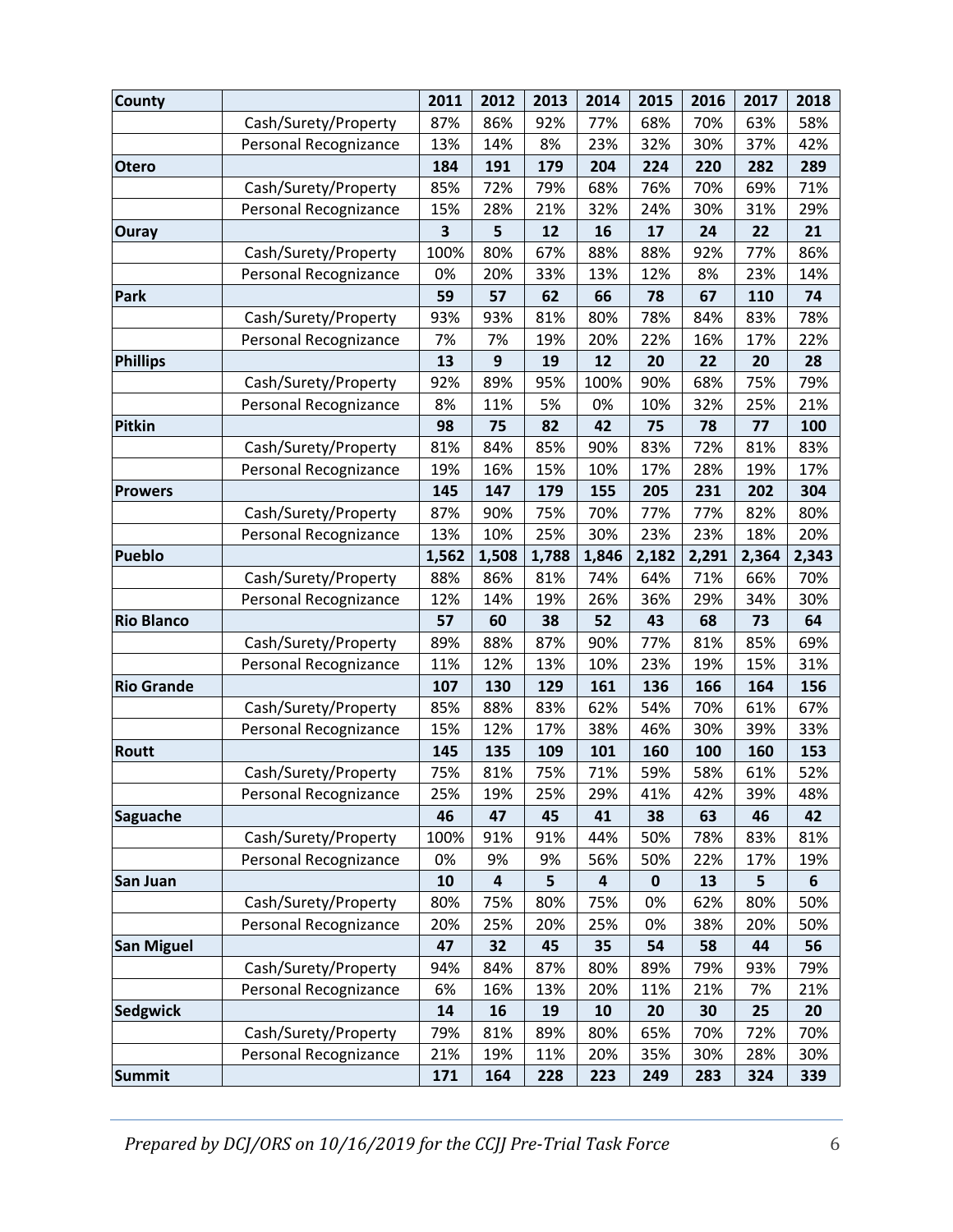| <b>County</b> |                       | 2011  | 2012  | 2013  | 2014  | 2015  | 2016  | 2017  | 2018  |
|---------------|-----------------------|-------|-------|-------|-------|-------|-------|-------|-------|
|               | Cash/Surety/Property  | 96%   | 98%   | 94%   | 94%   | 92%   | 93%   | 90%   | 93%   |
|               | Personal Recognizance | 4%    | 2%    | 6%    | 6%    | 8%    | 7%    | 10%   | 7%    |
| <b>Teller</b> |                       | 133   | 160   | 194   | 183   | 189   | 233   | 257   | 304   |
|               | Cash/Surety/Property  | 91%   | 85%   | 91%   | 92%   | 89%   | 88%   | 83%   | 88%   |
|               | Personal Recognizance | 9%    | 15%   | 9%    | 8%    | 11%   | 12%   | 17%   | 12%   |
| Washington    |                       | 31    | 23    | 27    | 15    | 15    | 37    | 37    | 20    |
|               | Cash/Surety/Property  | 97%   | 61%   | 89%   | 73%   | 53%   | 62%   | 70%   | 55%   |
|               | Personal Recognizance | 3%    | 39%   | 11%   | 27%   | 47%   | 38%   | 30%   | 45%   |
| Weld          |                       | 1,794 | 1,871 | 1,989 | 2,116 | 2,187 | 2,542 | 2,817 | 2,920 |
|               | Cash/Surety/Property  | 85%   | 87%   | 86%   | 78%   | 73%   | 74%   | 75%   | 75%   |
|               | Personal Recognizance | 15%   | 13%   | 14%   | 22%   | 27%   | 26%   | 25%   | 25%   |
| Yuma          |                       | 37    | 47    | 61    | 35    | 53    | 62    | 43    | 50    |
|               | Cash/Surety/Property  | 92%   | 100%  | 87%   | 91%   | 81%   | 77%   | 74%   | 76%   |
|               | Personal Recognizance | 8%    | 0%    | 13%   | 9%    | 19%   | 23%   | 26%   | 24%   |

*Table 3. Initial bond type for misdemeanor/traffic cases, by judicial district*

| <b>District</b>         |                       | 2011  | 2012  | 2013  | 2014  | 2015  | 2016  | 2017  | 2018  |
|-------------------------|-----------------------|-------|-------|-------|-------|-------|-------|-------|-------|
| $\overline{\mathbf{1}}$ |                       | 5,601 | 5,382 | 5,360 | 6,140 | 6,526 | 6,943 | 7,528 | 6,913 |
|                         | Cash/Surety/Property  | 89%   | 88%   | 88%   | 86%   | 83%   | 82%   | 80%   | 76%   |
|                         | Personal Recognizance | 11%   | 12%   | 12%   | 14%   | 17%   | 18%   | 20%   | 24%   |
| $\vert$ 3               |                       | 984   | 1,193 | 1,149 | 1,083 | 1,046 | 1,109 | 1,182 | 888   |
|                         | Cash/Surety/Property  | 91%   | 89%   | 90%   | 86%   | 89%   | 91%   | 86%   | 82%   |
|                         | Personal Recognizance | 9%    | 11%   | 10%   | 14%   | 11%   | 9%    | 14%   | 18%   |
| $\overline{\mathbf{4}}$ |                       | 9,454 | 8,702 | 8,456 | 9,407 | 9,772 | 9,752 | 8,949 | 9,247 |
|                         | Cash/Surety/Property  | 98%   | 98%   | 97%   | 88%   | 88%   | 87%   | 83%   | 77%   |
|                         | Personal Recognizance | 2%    | 2%    | 3%    | 12%   | 12%   | 13%   | 17%   | 23%   |
| 5                       |                       | 2,554 | 2,722 | 2,501 | 2,621 | 2,910 | 2,769 | 2,757 | 2,658 |
|                         | Cash/Surety/Property  | 88%   | 84%   | 84%   | 81%   | 83%   | 84%   | 82%   | 80%   |
|                         | Personal Recognizance | 12%   | 16%   | 16%   | 19%   | 17%   | 16%   | 18%   | 20%   |
| $\overline{6}$          |                       | 1,522 | 1,422 | 1,385 | 1,561 | 1,726 | 1,810 | 1,503 | 1,406 |
|                         | Cash/Surety/Property  | 87%   | 86%   | 81%   | 63%   | 63%   | 67%   | 64%   | 56%   |
|                         | Personal Recognizance | 13%   | 14%   | 19%   | 37%   | 37%   | 33%   | 36%   | 44%   |
| 7                       |                       | 2,004 | 2,122 | 1,925 | 2,000 | 1,996 | 2,177 | 2,143 | 2,221 |
|                         | Cash/Surety/Property  | 88%   | 87%   | 88%   | 84%   | 85%   | 85%   | 80%   | 73%   |
|                         | Personal Recognizance | 12%   | 13%   | 12%   | 16%   | 15%   | 15%   | 20%   | 27%   |
| 8                       |                       | 5,367 | 5,891 | 5,823 | 5,800 | 6,081 | 6,063 | 6,460 | 6,493 |
|                         | Cash/Surety/Property  | 42%   | 43%   | 40%   | 36%   | 38%   | 38%   | 38%   | 33%   |
|                         | Personal Recognizance | 58%   | 57%   | 60%   | 64%   | 62%   | 62%   | 62%   | 67%   |
| $\overline{9}$          |                       | 1,965 | 1,958 | 1,775 | 1,759 | 1,773 | 1,808 | 1,914 | 1,755 |
|                         | Cash/Surety/Property  | 89%   | 89%   | 82%   | 80%   | 80%   | 78%   | 75%   | 72%   |
|                         | Personal Recognizance | 11%   | 11%   | 18%   | 20%   | 20%   | 22%   | 25%   | 28%   |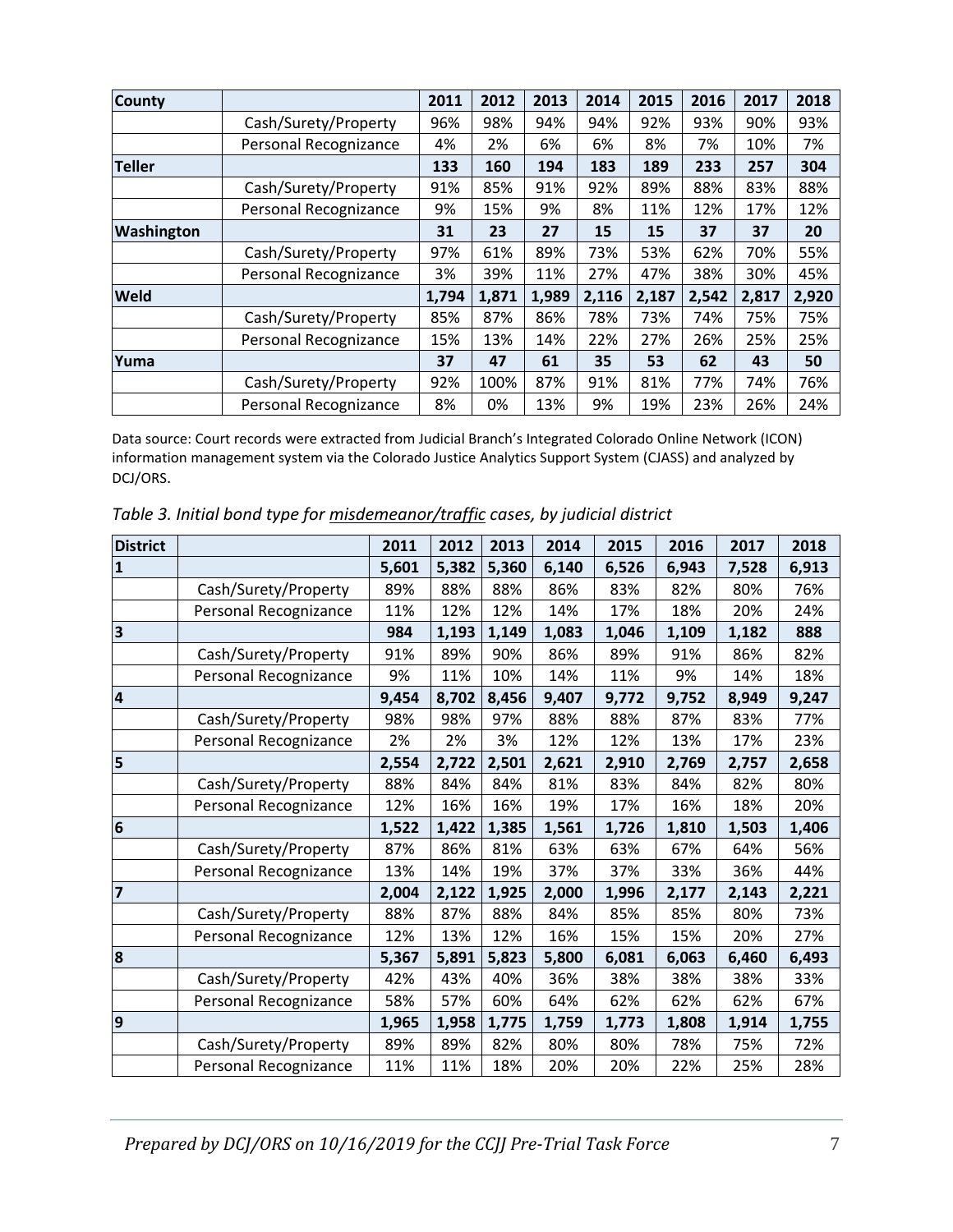| <b>District</b> |                       | 2011   | 2012  | 2013  | 2014   | 2015   | 2016   | 2017   | 2018   |
|-----------------|-----------------------|--------|-------|-------|--------|--------|--------|--------|--------|
| 10              |                       | 3,146  | 3,433 | 3,236 | 3,357  | 3,420  | 3,529  | 3,509  | 3,246  |
|                 | Cash/Surety/Property  | 87%    | 88%   | 84%   | 75%    | 60%    | 54%    | 51%    | 26%    |
|                 | Personal Recognizance | 13%    | 12%   | 16%   | 25%    | 40%    | 46%    | 49%    | 74%    |
| 11              |                       | 1,472  | 1,472 | 1,569 | 1,599  | 1,778  | 1,912  | 1,979  | 1,921  |
|                 | Cash/Surety/Property  | 91%    | 90%   | 89%   | 76%    | 73%    | 52%    | 53%    | 53%    |
|                 | Personal Recognizance | 9%     | 10%   | 11%   | 24%    | 27%    | 48%    | 47%    | 47%    |
| 12              |                       | 1,328  | 1,213 | 1,277 | 1,235  | 1,258  | 1,257  | 1,190  | 1,219  |
|                 | Cash/Surety/Property  | 91%    | 89%   | 81%   | 75%    | 74%    | 70%    | 69%    | 74%    |
|                 | Personal Recognizance | 9%     | 11%   | 19%   | 25%    | 26%    | 30%    | 31%    | 26%    |
| 13              |                       | 1,912  | 2,013 | 2,010 | 1,958  | 2,098  | 2,072  | 2,119  | 1,930  |
|                 | Cash/Surety/Property  | 82%    | 84%   | 82%   | 76%    | 70%    | 71%    | 62%    | 56%    |
|                 | Personal Recognizance | 18%    | 16%   | 18%   | 24%    | 30%    | 29%    | 38%    | 44%    |
| 14              |                       | 1,354  | 1,405 | 1,326 | 1,216  | 1,214  | 1,245  | 1,355  | 1,405  |
|                 | Cash/Surety/Property  | 88%    | 90%   | 87%   | 77%    | 71%    | 66%    | 66%    | 61%    |
|                 | Personal Recognizance | 12%    | 10%   | 13%   | 23%    | 29%    | 34%    | 34%    | 39%    |
| 15              |                       | 1,094  | 1,088 | 939   | 947    | 948    | 906    | 872    | 774    |
|                 | Cash/Surety/Property  | 96%    | 97%   | 95%   | 91%    | 92%    | 94%    | 93%    | 94%    |
|                 | Personal Recognizance | 4%     | 3%    | 5%    | 9%     | 8%     | 6%     | 7%     | 6%     |
| 16              |                       | 729    | 799   | 833   | 947    | 844    | 746    | 830    | 700    |
|                 | Cash/Surety/Property  | 84%    | 84%   | 81%   | 76%    | 64%    | 48%    | 44%    | 44%    |
|                 | Personal Recognizance | 16%    | 16%   | 19%   | 24%    | 36%    | 52%    | 56%    | 56%    |
| 17              |                       | 8,550  | 9,213 | 8,399 | 9,486  | 9,494  | 9,158  | 8,962  | 8,800  |
|                 | Cash/Surety/Property  | 96%    | 98%   | 96%   | 97%    | 96%    | 83%    | 80%    | 77%    |
|                 | Personal Recognizance | 4%     | 2%    | 4%    | 3%     | 4%     | 17%    | 20%    | 23%    |
| 18              |                       | 10,332 | 9,816 | 9,587 | 10,968 | 11,574 | 11,624 | 10,902 | 10,404 |
|                 | Cash/Surety/Property  | 82%    | 87%   | 82%   | 65%    | 57%    | 69%    | 76%    | 73%    |
|                 | Personal Recognizance | 18%    | 13%   | 18%   | 35%    | 43%    | 31%    | 24%    | 27%    |
| 19              |                       | 4,438  | 4,040 | 4,361 | 4,677  | 5,361  | 5,476  | 5,646  | 5,767  |
|                 | Cash/Surety/Property  | 84%    | 81%   | 73%   | 71%    | 60%    | 50%    | 46%    | 41%    |
|                 | Personal Recognizance | 16%    | 19%   | 27%   | 29%    | 40%    | 50%    | 54%    | 59%    |
| 20              |                       | 3,558  | 3,653 | 3,130 | 2,990  | 2,992  | 3,178  | 3,148  | 3,300  |
|                 | Cash/Surety/Property  | 86%    | 87%   | 87%   | 82%    | 79%    | 73%    | 61%    | 58%    |
|                 | Personal Recognizance | 14%    | 13%   | 13%   | 18%    | 21%    | 27%    | 39%    | 42%    |
| 21              |                       | 2,347  | 2,387 | 2,334 | 2,820  | 3,008  | 3,013  | 3,374  | 3,278  |
|                 | Cash/Surety/Property  | 78%    | 73%   | 60%   | 53%    | 56%    | 51%    | 50%    | 51%    |
|                 | Personal Recognizance | 22%    | 27%   | 40%   | 47%    | 44%    | 49%    | 50%    | 49%    |
| 22              |                       | 953    | 942   | 792   | 907    | 861    | 896    | 902    | 970    |
|                 | Cash/Surety/Property  | 82%    | 79%   | 64%   | 47%    | 51%    | 49%    | 46%    | 35%    |
|                 | Personal Recognizance | 18%    | 21%   | 36%   | 53%    | 49%    | 51%    | 54%    | 65%    |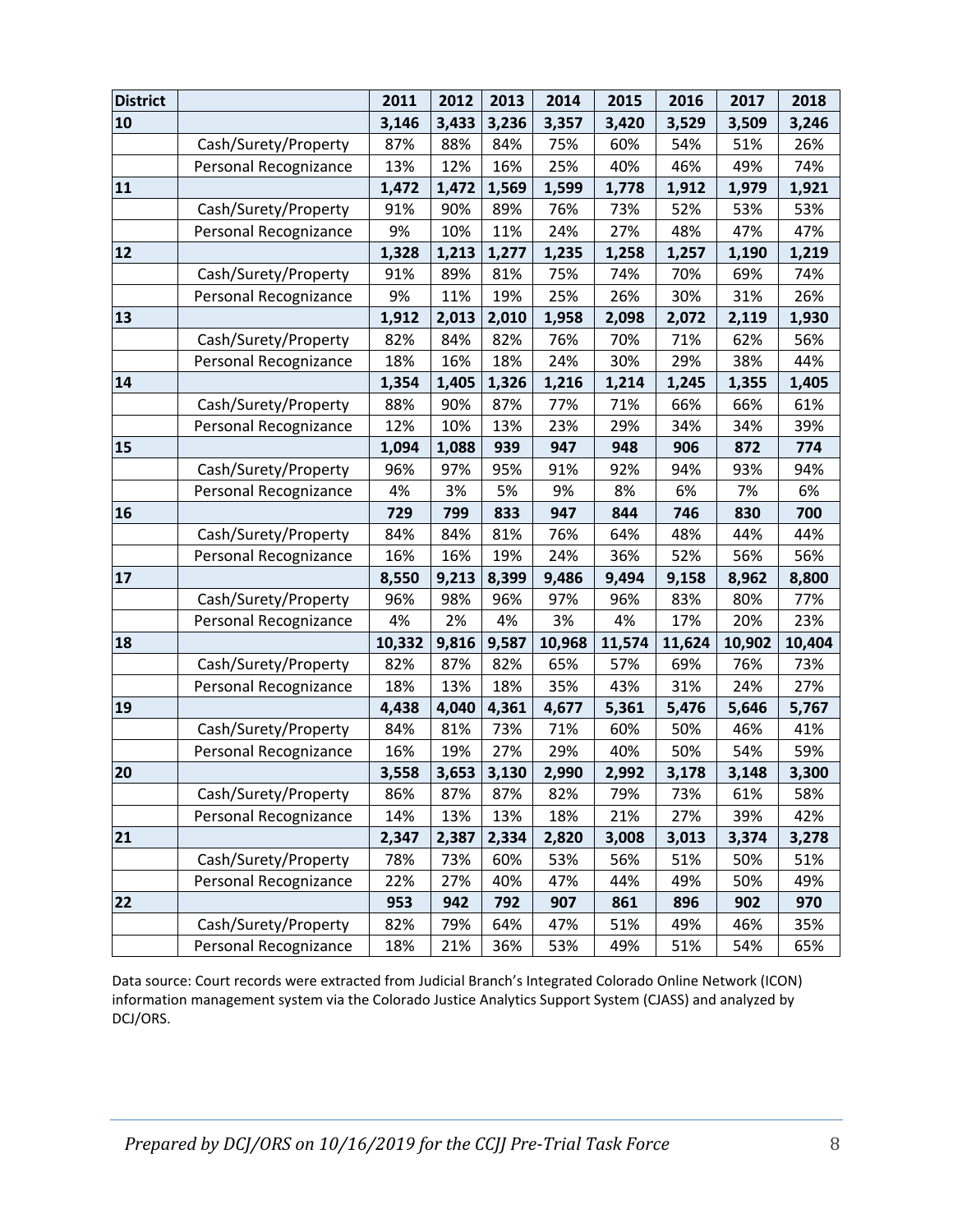| <b>County</b>      |                       | 2011  | 2012  | 2013  | 2014  | 2015  | 2016  | 2017  | 2018  |
|--------------------|-----------------------|-------|-------|-------|-------|-------|-------|-------|-------|
| <b>Adams</b>       |                       | 7,291 | 8,044 | 7,212 | 8,186 | 8,333 | 8,049 | 7,959 | 7,712 |
|                    | Cash/Surety/Property  | 97%   | 99%   | 97%   | 98%   | 96%   | 85%   | 82%   | 80%   |
|                    | Personal Recognizance | 3%    | 1%    | 3%    | 2%    | 4%    | 15%   | 18%   | 20%   |
| <b>Alamosa</b>     |                       | 537   | 471   | 539   | 429   | 490   | 515   | 532   | 387   |
|                    | Cash/Surety/Property  | 94%   | 89%   | 78%   | 74%   | 74%   | 63%   | 59%   | 62%   |
|                    | Personal Recognizance | 6%    | 11%   | 22%   | 26%   | 26%   | 37%   | 41%   | 38%   |
| <b>Arapahoe</b>    |                       | 7,139 | 6,627 | 6,616 | 7,564 | 7,603 | 7,101 | 6,327 | 6,395 |
|                    | Cash/Surety/Property  | 79%   | 87%   | 81%   | 58%   | 49%   | 65%   | 77%   | 71%   |
|                    | Personal Recognizance | 21%   | 13%   | 19%   | 42%   | 51%   | 35%   | 23%   | 29%   |
| <b>Archuleta</b>   |                       | 249   | 283   | 324   | 330   | 254   | 321   | 346   | 308   |
|                    | Cash/Surety/Property  | 73%   | 72%   | 81%   | 64%   | 61%   | 60%   | 65%   | 51%   |
|                    | Personal Recognizance | 27%   | 28%   | 19%   | 36%   | 39%   | 40%   | 35%   | 49%   |
| <b>Baca</b>        |                       | 125   | 118   | 119   | 113   | 113   | 112   | 84    | 77    |
|                    | Cash/Surety/Property  | 97%   | 95%   | 95%   | 91%   | 94%   | 94%   | 90%   | 95%   |
|                    | Personal Recognizance | 3%    | 5%    | 5%    | 9%    | 6%    | 6%    | 10%   | 5%    |
| <b>Bent</b>        |                       | 109   | 161   | 149   | 237   | 161   | 181   | 141   | 162   |
|                    | Cash/Surety/Property  | 78%   | 80%   | 83%   | 78%   | 68%   | 64%   | 55%   | 58%   |
|                    | Personal Recognizance | 22%   | 20%   | 17%   | 22%   | 32%   | 36%   | 45%   | 42%   |
| <b>Boulder</b>     |                       | 3,558 | 3,653 | 3,130 | 2,990 | 2,992 | 3,178 | 3,148 | 3,300 |
|                    | Cash/Surety/Property  | 86%   | 87%   | 87%   | 82%   | 79%   | 73%   | 61%   | 58%   |
|                    | Personal Recognizance | 14%   | 13%   | 13%   | 18%   | 21%   | 27%   | 39%   | 42%   |
| <b>Broomfield</b>  |                       | 1,259 | 1,169 | 1,187 | 1,300 | 1,161 | 1,109 | 1,003 | 1,088 |
|                    | Cash/Surety/Property  | 95%   | 93%   | 93%   | 93%   | 93%   | 75%   | 63%   | 63%   |
|                    | Personal Recognizance | 5%    | 7%    | 7%    | 7%    | 7%    | 25%   | 37%   | 37%   |
| <b>Chaffee</b>     |                       | 312   | 364   | 440   | 402   | 444   | 455   | 564   | 520   |
|                    | Cash/Surety/Property  | 80%   | 76%   | 82%   | 74%   | 66%   | 59%   | 58%   | 63%   |
|                    | Personal Recognizance | 20%   | 24%   | 18%   | 26%   | 34%   | 41%   | 42%   | 38%   |
| Cheyenne           |                       | 63    | 62    | 58    | 47    | 45    | 79    | 45    | 61    |
|                    | Cash/Surety/Property  | 92%   | 95%   | 95%   | 87%   | 98%   | 90%   | 87%   | 98%   |
|                    | Personal Recognizance | 8%    | 5%    | 5%    | 13%   | 2%    | 10%   | 13%   | 2%    |
| <b>Clear Creek</b> |                       | 529   | 525   | 426   | 493   | 523   | 515   | 534   | 518   |
|                    | Cash/Surety/Property  | 78%   | 81%   | 81%   | 73%   | 73%   | 76%   | 72%   | 61%   |
|                    | Personal Recognizance | 22%   | 19%   | 19%   | 27%   | 27%   | 24%   | 28%   | 39%   |
| <b>Conejos</b>     |                       | 127   | 136   | 141   | 167   | 159   | 158   | 145   | 186   |
|                    | Cash/Surety/Property  | 96%   | 98%   | 84%   | 79%   | 70%   | 73%   | 66%   | 78%   |
|                    | Personal Recognizance | 4%    | 2%    | 16%   | 21%   | 30%   | 27%   | 34%   | 22%   |
| <b>Costilla</b>    |                       | 84    | 91    | 113   | 149   | 141   | 139   | 126   | 149   |
|                    | Cash/Surety/Property  | 95%   | 93%   | 86%   | 81%   | 84%   | 83%   | 83%   | 87%   |
|                    | Personal Recognizance | 5%    | 7%    | 14%   | 19%   | 16%   | 17%   | 17%   | 13%   |
| <b>Crowley</b>     |                       | 75    | 76    | 78    | 74    | 79    | 49    | 131   | 77    |
|                    | Cash/Surety/Property  | 87%   | 82%   | 76%   | 73%   | 65%   | 69%   | 69%   | 75%   |
|                    | Personal Recognizance | 13%   | 18%   | 24%   | 27%   | 35%   | 31%   | 31%   | 25%   |
| <b>Custer</b>      |                       | 62    | 48    | 71    | 62    | 95    | 76    | 106   | 129   |

*Table 4. Initial bond type for misdemeanor/traffic cases, by county*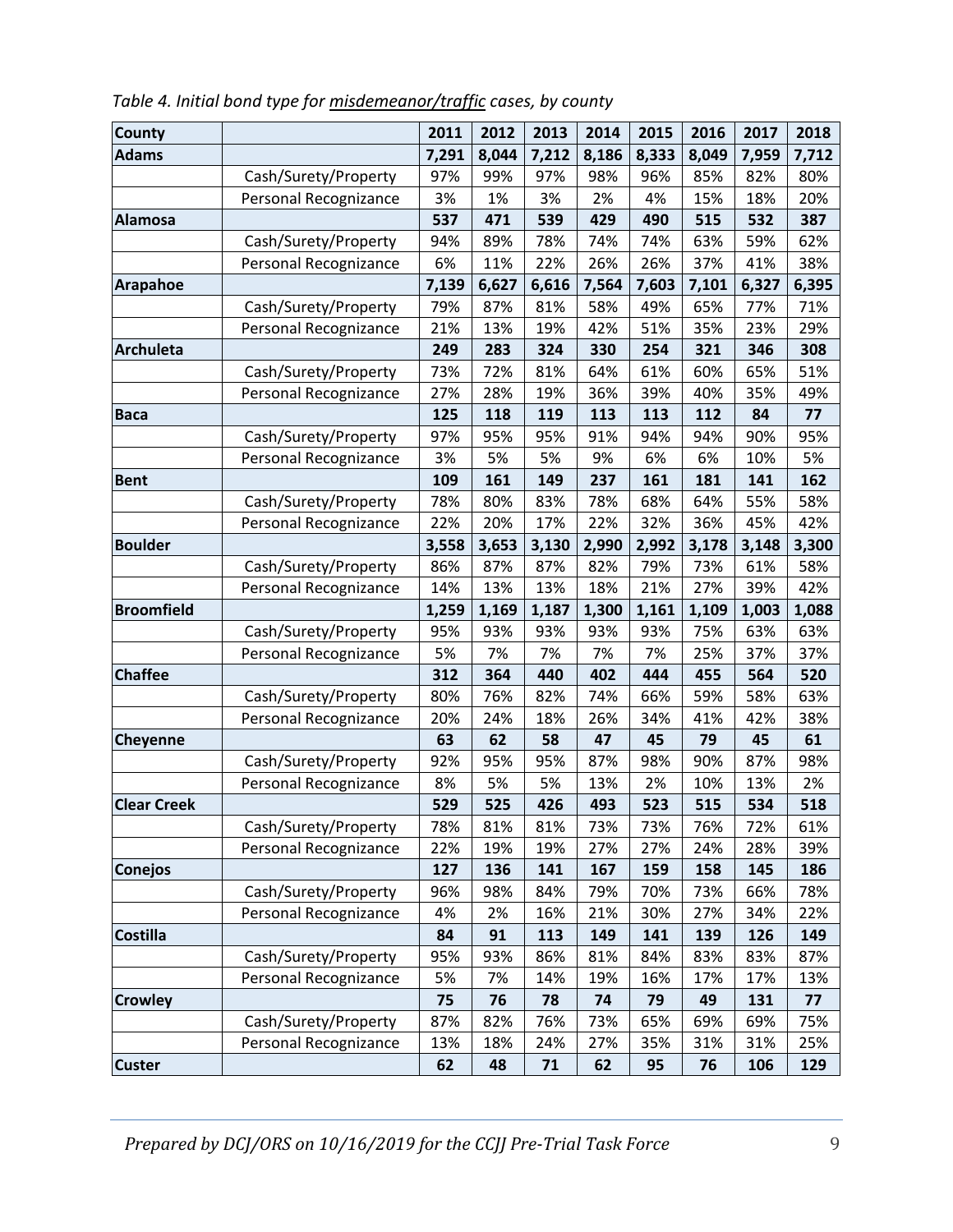| <b>County</b>    |                       | 2011    | 2012                          | 2013     | 2014       | 2015      | 2016     | 2017       | 2018       |
|------------------|-----------------------|---------|-------------------------------|----------|------------|-----------|----------|------------|------------|
|                  | Cash/Surety/Property  | 95%     | 88%                           | 86%      | 77%        | 75%       | 61%      | 39%        | 32%        |
|                  | Personal Recognizance | 5%      | 13%                           | 14%      | 23%        | 25%       | 39%      | 61%        | 68%        |
| <b>Delta</b>     |                       | 578     | 599                           | 592      | 494        | 530       | 624      | 580        | 591        |
|                  | Cash/Surety/Property  | 83%     | 82%                           | 85%      | 87%        | 87%       | 89%      | 74%        | 62%        |
|                  | Personal Recognizance | 17%     | 18%                           | 15%      | 13%        | 13%       | 11%      | 26%        | 38%        |
| <b>Dolores</b>   |                       | 42      | 35                            | 33       | 39         | 41        | 39       | 33         | 21         |
|                  | Cash/Surety/Property  | 90%     | 83%                           | 88%      | 74%        | 61%       | 38%      | 36%        | 38%        |
|                  | Personal Recognizance | 10%     | 17%                           | 12%      | 26%        | 39%       | 62%      | 64%        | 62%        |
| <b>Douglas</b>   |                       | 2,665   | 2,769                         | 2,543    | 2,855      | 3,290     | 3,794    | 3,825      | 3,425      |
|                  | Cash/Surety/Property  | 89%     | 87%                           | 82%      | 78%        | 70%       | 74%      | 73%        | 74%        |
|                  | Personal Recognizance | 11%     | 13%                           | 18%      | 22%        | 30%       | 26%      | 27%        | 26%        |
| <b>Eagle</b>     |                       | 889     | 1,022                         | 1,003    | 988        | 1,027     | 1,055    | 1,096      | 986        |
|                  | Cash/Surety/Property  | 86%     | 81%                           | 79%      | 77%        | 84%       | 85%      | 84%        | 86%        |
|                  | Personal Recognizance | 14%     | 19%                           | 21%      | 23%        | 16%       | 15%      | 16%        | 14%        |
| <b>El Paso</b>   |                       | 8,949   | 8,183                         | 7,919    | 8,739      | 9,147     | 9,170    | 8,384      | 8,667      |
|                  | Cash/Surety/Property  | 99%     | 98%                           | 98%      | 89%        | 88%       | 88%      | 84%        | 77%        |
|                  | Personal Recognizance | $< 1\%$ | 2%                            | 2%       | 11%        | 12%       | 12%      | 16%        | 23%        |
| <b>Elbert</b>    |                       | 216     | 192                           | 235      | 303        | 322       | 331      | 320        | 287        |
|                  | Cash/Surety/Property  | 86%     | 90%                           | 86%      | 75%        | 75%       | 65%      | 69%        | 69%        |
|                  | Personal Recognizance | 14%     | 10%                           | 14%      | 25%        | 25%       | 35%      | 31%        | 31%        |
| Fremont          |                       | 795     | 749                           | 729      | 756        | 863       | 1,023    | 932        | 876        |
|                  | Cash/Surety/Property  | 96%     | 97%                           | 93%      | 74%        | 74%       | 41%      | 43%        | 43%        |
|                  | Personal Recognizance | 4%      | 3%                            | 7%       | 26%        | 26%       | 59%      | 57%        | 57%        |
| Garfield         |                       | 1,504   | 1,433                         | 1,297    | 1,329      | 1,391     | 1,445    | 1,557      | 1,363      |
|                  | Cash/Surety/Property  | 89%     | 89%                           | 80%      | 80%        | 79%       | 77%      | 74%        | 71%        |
|                  | Personal Recognizance | 11%     | 11%                           | 20%      | 20%        | 21%       | 23%      | 26%        | 29%        |
| <b>Gilpin</b>    |                       | 498     | 468                           | 454      | 494        | 631       | 512      | 653        | 589        |
|                  | Cash/Surety/Property  | 92%     | 93%                           | 96%      | 85%        | 80%       | 75%      | 56%        | 32%        |
|                  | Personal Recognizance | 8%      | 7%                            | 4%       | 15%        | 20%       | 25%      | 44%        | 68%        |
| Grand            |                       | 281     | 372                           | 343      | 324        | 305       | 356      | 385        | 423        |
|                  | Cash/Surety/Property  | 96%     | 96%                           | 96%      | 94%        | 79%       | 73%      | 67%        | 64%        |
|                  | Personal Recognizance | 4%      | 4%                            | 4%       | 6%         | 21%       | 27%      | 33%        | 36%        |
| Gunnison         |                       | 251     | 336                           | 253      | 366        | 412       | 405      | 423        | 404        |
|                  | Cash/Surety/Property  | 96%     | 92%                           | 90%      | 89%        | 88%       | 89%      | 89%        | 85%        |
| <b>Hinsdale</b>  | Personal Recognizance | 4%<br>4 | 8%<br>$\overline{\mathbf{z}}$ | 10%<br>6 | 11%        | 12%       | 11%<br>9 | 11%        | 15%        |
|                  | Cash/Surety/Property  | 50%     | 100%                          | 100%     | 10<br>100% | 11<br>55% | 67%      | 13<br>100% | 12<br>100% |
|                  | Personal Recognizance | 50%     | 0%                            | 0%       | 0%         | 45%       | 33%      | 0%         | 0%         |
| <b>Huerfano</b>  |                       | 214     | 210                           | 244      | 253        | 260       | 260      | 290        | 260        |
|                  | Cash/Surety/Property  | 92%     | 90%                           | 88%      | 90%        | 90%       | 86%      | 84%        | 79%        |
|                  | Personal Recognizance | 8%      | 10%                           | 12%      | 10%        | 10%       | 14%      | 16%        | 21%        |
| <b>Jackson</b>   |                       | 20      | 28                            | 49       | 29         | 21        | 18       | 25         | 43         |
|                  | Cash/Surety/Property  | 60%     | 71%                           | 71%      | 59%        | 67%       | 83%      | 76%        | 65%        |
|                  | Personal Recognizance | 40%     | 29%                           | 29%      | 41%        | 33%       | 17%      | 24%        | 35%        |
| <b>Jefferson</b> |                       | 5,103   | 4,914                         | 4,906    | 5,646      | 5,895     | 6,431    | 6,875      | 6,324      |
|                  |                       |         |                               |          |            |           |          |            |            |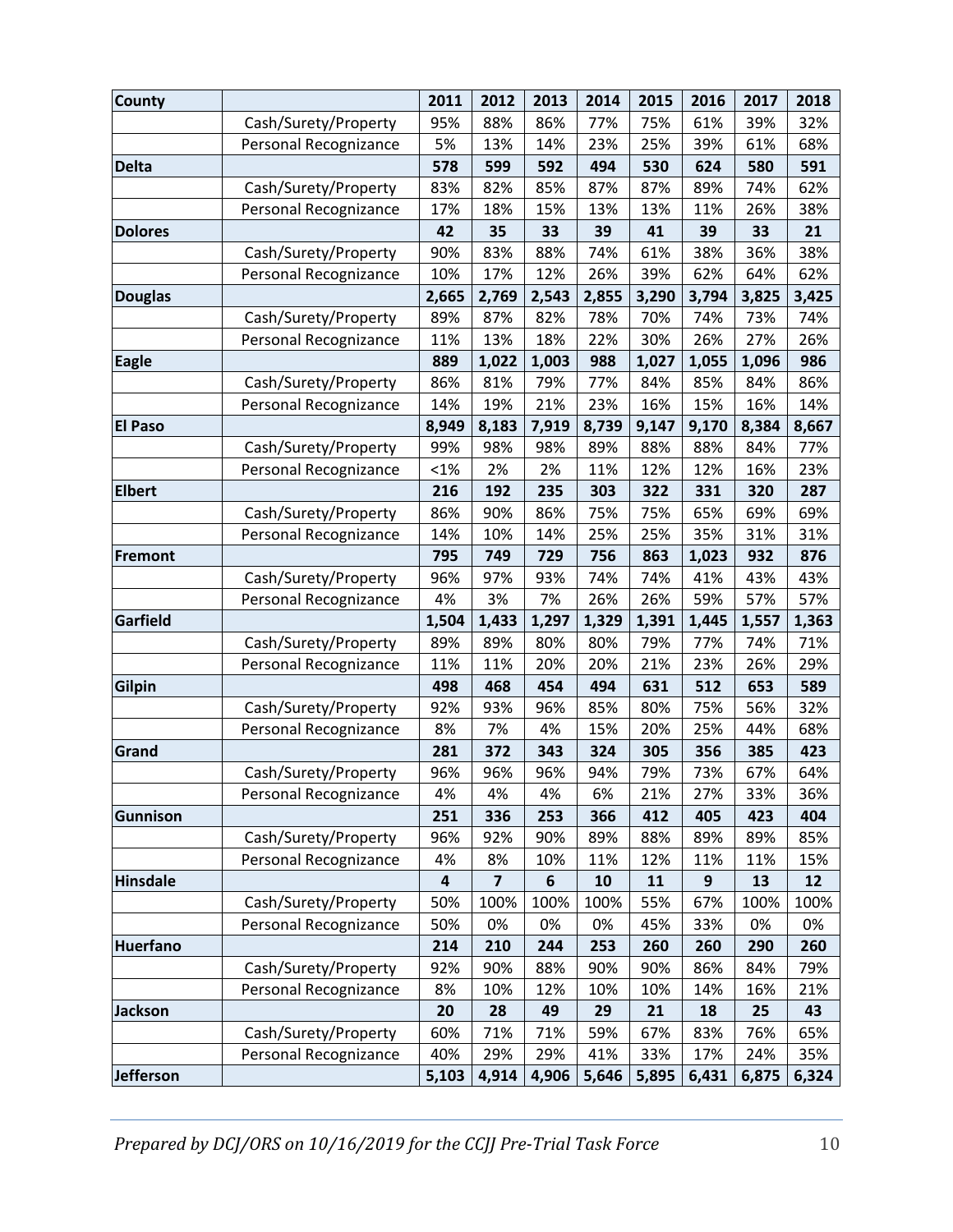| <b>County</b>     |                       | 2011  | 2012  | 2013  | 2014  | 2015  | 2016  | 2017  | 2018  |
|-------------------|-----------------------|-------|-------|-------|-------|-------|-------|-------|-------|
|                   | Cash/Surety/Property  | 88%   | 88%   | 87%   | 86%   | 84%   | 83%   | 82%   | 80%   |
|                   | Personal Recognizance | 12%   | 12%   | 13%   | 14%   | 16%   | 17%   | 18%   | 20%   |
| Kiowa             |                       | 62    | 51    | 72    | 90    | 69    | 56    | 54    | 51    |
|                   | Cash/Surety/Property  | 100%  | 100%  | 97%   | 97%   | 94%   | 95%   | 96%   | 90%   |
|                   | Personal Recognizance | 0%    | 0%    | 3%    | 3%    | 6%    | 5%    | 4%    | 10%   |
| <b>Kit Carson</b> |                       | 169   | 218   | 256   | 220   | 227   | 269   | 249   | 202   |
|                   | Cash/Surety/Property  | 85%   | 88%   | 83%   | 82%   | 72%   | 73%   | 74%   | 69%   |
|                   | Personal Recognizance | 15%   | 12%   | 17%   | 18%   | 28%   | 27%   | 26%   | 31%   |
| La Plata          |                       | 1,252 | 1,118 | 1,052 | 1,218 | 1,451 | 1,465 | 1,145 | 1,081 |
|                   | Cash/Surety/Property  | 90%   | 90%   | 80%   | 62%   | 63%   | 68%   | 64%   | 57%   |
|                   | Personal Recognizance | 10%   | 10%   | 20%   | 38%   | 37%   | 32%   | 36%   | 43%   |
| Lake              |                       | 253   | 284   | 190   | 215   | 310   | 262   | 230   | 207   |
|                   | Cash/Surety/Property  | 85%   | 78%   | 75%   | 71%   | 78%   | 81%   | 79%   | 77%   |
|                   | Personal Recognizance | 15%   | 22%   | 25%   | 29%   | 22%   | 19%   | 21%   | 23%   |
| Larimer           |                       | 5,347 | 5,863 | 5,774 | 5,771 | 6,060 | 6,045 | 6,435 | 6,450 |
|                   | Cash/Surety/Property  | 42%   | 43%   | 40%   | 36%   | 38%   | 38%   | 38%   | 33%   |
|                   | Personal Recognizance | 58%   | 57%   | 60%   | 64%   | 62%   | 62%   | 62%   | 67%   |
| <b>Las Animas</b> |                       | 770   | 983   | 905   | 830   | 786   | 849   | 892   | 628   |
|                   | Cash/Surety/Property  | 90%   | 89%   | 90%   | 85%   | 89%   | 92%   | 87%   | 83%   |
|                   | Personal Recognizance | 10%   | 11%   | 10%   | 15%   | 11%   | 8%    | 13%   | 17%   |
| Lincoln           |                       | 312   | 228   | 193   | 246   | 359   | 398   | 430   | 297   |
|                   | Cash/Surety/Property  | 98%   | 99%   | 96%   | 97%   | 99%   | 98%   | 97%   | 94%   |
|                   | Personal Recognizance | 2%    | < 1%  | 4%    | 3%    | 1%    | 2%    | 3%    | 6%    |
| Logan             |                       | 539   | 588   | 519   | 487   | 454   | 435   | 509   | 563   |
|                   | Cash/Surety/Property  | 82%   | 76%   | 79%   | 67%   | 54%   | 56%   | 42%   | 39%   |
|                   | Personal Recognizance | 18%   | 24%   | 21%   | 33%   | 46%   | 44%   | 58%   | 61%   |
| <b>Mesa</b>       |                       | 2,347 | 2,387 | 2,334 | 2,820 | 3,008 | 3,013 | 3,374 | 3,278 |
|                   | Cash/Surety/Property  | 78%   | 73%   | 60%   | 53%   | 56%   | 51%   | 50%   | 51%   |
|                   | Personal Recognizance | 22%   | 27%   | 40%   | 47%   | 44%   | 49%   | 50%   | 49%   |
| <b>Mineral</b>    |                       | 62    | 42    | 35    | 40    | 45    | 38    | 38    | 40    |
|                   | Cash/Surety/Property  | 98%   | 95%   | 100%  | 100%  | 96%   | 95%   | 97%   | 100%  |
|                   | Personal Recognizance | 2%    | 5%    | 0%    | 0%    | 4%    | 5%    | 3%    | 0%    |
| <b>Moffat</b>     |                       | 424   | 407   | 428   | 341   | 372   | 403   | 378   | 328   |
|                   | Cash/Surety/Property  | 79%   | 82%   | 77%   | 72%   | 69%   | 61%   | 66%   | 62%   |
|                   | Personal Recognizance | 21%   | 18%   | 23%   | 28%   | 31%   | 39%   | 34%   | 38%   |
| Montezuma         |                       | 911   | 907   | 759   | 868   | 820   | 857   | 869   | 949   |
|                   | Cash/Surety/Property  | 81%   | 79%   | 63%   | 46%   | 51%   | 49%   | 46%   | 35%   |
|                   | Personal Recognizance | 19%   | 21%   | 37%   | 54%   | 49%   | 51%   | 54%   | 65%   |
| <b>Montrose</b>   |                       | 964   | 948   | 830   | 855   | 777   | 792   | 825   | 956   |
|                   | Cash/Surety/Property  | 89%   | 88%   | 88%   | 82%   | 83%   | 77%   | 77%   | 71%   |
|                   | Personal Recognizance | 11%   | 12%   | 12%   | 18%   | 17%   | 23%   | 23%   | 29%   |
| <b>Morgan</b>     |                       | 835   | 887   | 944   | 956   | 1,015 | 954   | 1,038 | 869   |
|                   | Cash/Surety/Property  | 82%   | 87%   | 83%   | 79%   | 76%   | 74%   | 66%   | 59%   |
|                   | Personal Recognizance | 18%   | 13%   | 17%   | 21%   | 24%   | 26%   | 34%   | 41%   |
| <b>Otero</b>      |                       | 545   | 562   | 606   | 636   | 604   | 516   | 558   | 461   |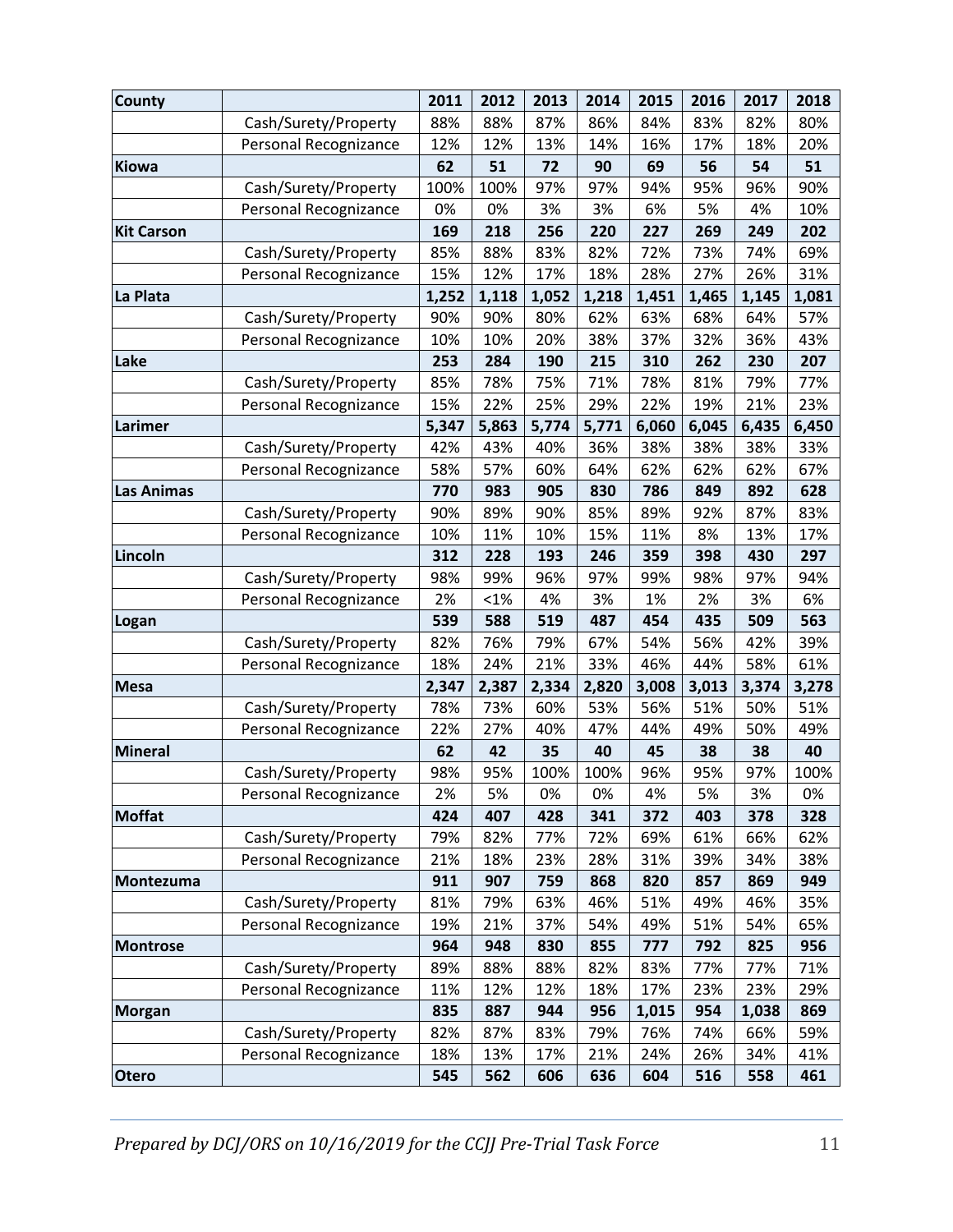| <b>County</b>     |                       | 2011  | 2012  | 2013  | 2014  | 2015  | 2016  | 2017  | 2018  |
|-------------------|-----------------------|-------|-------|-------|-------|-------|-------|-------|-------|
|                   | Cash/Surety/Property  | 84%   | 85%   | 81%   | 75%   | 62%   | 41%   | 35%   | 34%   |
|                   | Personal Recognizance | 16%   | 15%   | 19%   | 25%   | 38%   | 59%   | 65%   | 66%   |
| <b>Ouray</b>      |                       | 54    | 83    | 99    | 108   | 93    | 112   | 140   | 109   |
|                   | Cash/Surety/Property  | 94%   | 94%   | 90%   | 82%   | 85%   | 88%   | 79%   | 80%   |
|                   | Personal Recognizance | 6%    | 6%    | 10%   | 18%   | 15%   | 12%   | 21%   | 20%   |
| Park              |                       | 303   | 311   | 329   | 379   | 376   | 358   | 377   | 396   |
|                   | Cash/Surety/Property  | 89%   | 89%   | 90%   | 82%   | 77%   | 71%   | 73%   | 71%   |
|                   | Personal Recognizance | 11%   | 11%   | 10%   | 18%   | 23%   | 29%   | 27%   | 29%   |
| Phillips          |                       | 22    | 21    | 26    | 44    | 63    | 76    | 39    | 56    |
|                   | Cash/Surety/Property  | 100%  | 95%   | 96%   | 89%   | 65%   | 70%   | 74%   | 64%   |
|                   | Personal Recognizance | 0%    | 5%    | 4%    | 11%   | 35%   | 30%   | 26%   | 36%   |
| <b>Pitkin</b>     |                       | 166   | 216   | 213   | 225   | 174   | 210   | 182   | 218   |
|                   | Cash/Surety/Property  | 75%   | 80%   | 71%   | 73%   | 70%   | 80%   | 71%   | 72%   |
|                   | Personal Recognizance | 25%   | 20%   | 29%   | 27%   | 30%   | 20%   | 29%   | 28%   |
| <b>Prowers</b>    |                       | 844   | 857   | 690   | 697   | 721   | 659   | 689   | 585   |
|                   | Cash/Surety/Property  | 96%   | 97%   | 95%   | 90%   | 92%   | 95%   | 94%   | 94%   |
|                   | Personal Recognizance | 4%    | 3%    | 5%    | 10%   | 8%    | 5%    | 6%    | 6%    |
| <b>Pueblo</b>     |                       | 3,146 | 3,433 | 3,236 | 3,357 | 3,420 | 3,529 | 3,509 | 3,246 |
|                   | Cash/Surety/Property  | 87%   | 88%   | 84%   | 75%   | 60%   | 54%   | 51%   | 26%   |
|                   | Personal Recognizance | 13%   | 12%   | 16%   | 25%   | 40%   | 46%   | 49%   | 74%   |
| <b>Rio Blanco</b> |                       | 295   | 309   | 265   | 205   | 208   | 153   | 175   | 174   |
|                   | Cash/Surety/Property  | 99%   | 96%   | 96%   | 94%   | 93%   | 84%   | 90%   | 82%   |
|                   | Personal Recognizance | 1%    | 4%    | 4%    | 6%    | 7%    | 16%   | 10%   | 18%   |
| <b>Rio Grande</b> |                       | 386   | 332   | 314   | 328   | 323   | 289   | 226   | 319   |
|                   | Cash/Surety/Property  | 86%   | 86%   | 81%   | 70%   | 71%   | 70%   | 76%   | 75%   |
|                   | Personal Recognizance | 14%   | 14%   | 19%   | 30%   | 29%   | 30%   | 24%   | 25%   |
| <b>Routt</b>      |                       | 649   | 626   | 555   | 551   | 537   | 486   | 592   | 654   |
|                   | Cash/Surety/Property  | 91%   | 92%   | 89%   | 70%   | 68%   | 64%   | 65%   | 58%   |
|                   | Personal Recognizance | 9%    | 8%    | 11%   | 30%   | 32%   | 36%   | 35%   | 42%   |
| <b>Saguache</b>   |                       | 132   | 141   | 135   | 122   | 100   | 118   | 123   | 138   |
|                   | Cash/Surety/Property  | 80%   | 80%   | 76%   | 69%   | 69%   | 73%   | 82%   | 75%   |
|                   | Personal Recognizance | 20%   | 20%   | 24%   | 31%   | 31%   | 27%   | 18%   | 25%   |
| San Juan          |                       | 21    | 21    | 9     | 13    | 21    | 24    | 12    | 17    |
|                   | Cash/Surety/Property  | 90%   | 95%   | 100%  | 85%   | 95%   | 83%   | 58%   | 82%   |
|                   | Personal Recognizance | 10%   | 5%    | 0%    | 15%   | 5%    | 17%   | 42%   | 18%   |
| <b>San Miguel</b> |                       | 153   | 149   | 145   | 167   | 173   | 235   | 162   | 149   |
|                   | Cash/Surety/Property  | 93%   | 93%   | 90%   | 80%   | 83%   | 89%   | 91%   | 84%   |
|                   | Personal Recognizance | 7%    | 7%    | 10%   | 20%   | 17%   | 11%   | 9%    | 16%   |
| <b>Sedgwick</b>   |                       | 80    | 53    | 42    | 43    | 71    | 69    | 44    | 38    |
|                   | Cash/Surety/Property  | 84%   | 96%   | 83%   | 84%   | 79%   | 90%   | 80%   | 55%   |
|                   | Personal Recognizance | 16%   | 4%    | 17%   | 16%   | 21%   | 10%   | 20%   | 45%   |
| <b>Summit</b>     |                       | 883   | 891   | 882   | 925   | 1,050 | 937   | 897   | 947   |
|                   | Cash/Surety/Property  | 96%   | 93%   | 93%   | 93%   | 90%   | 88%   | 86%   | 84%   |
|                   | Personal Recognizance | 4%    | 7%    | 7%    | 7%    | 10%   | 12%   | 14%   | 16%   |
| <b>Teller</b>     |                       | 505   | 519   | 537   | 668   | 625   | 582   | 565   | 580   |